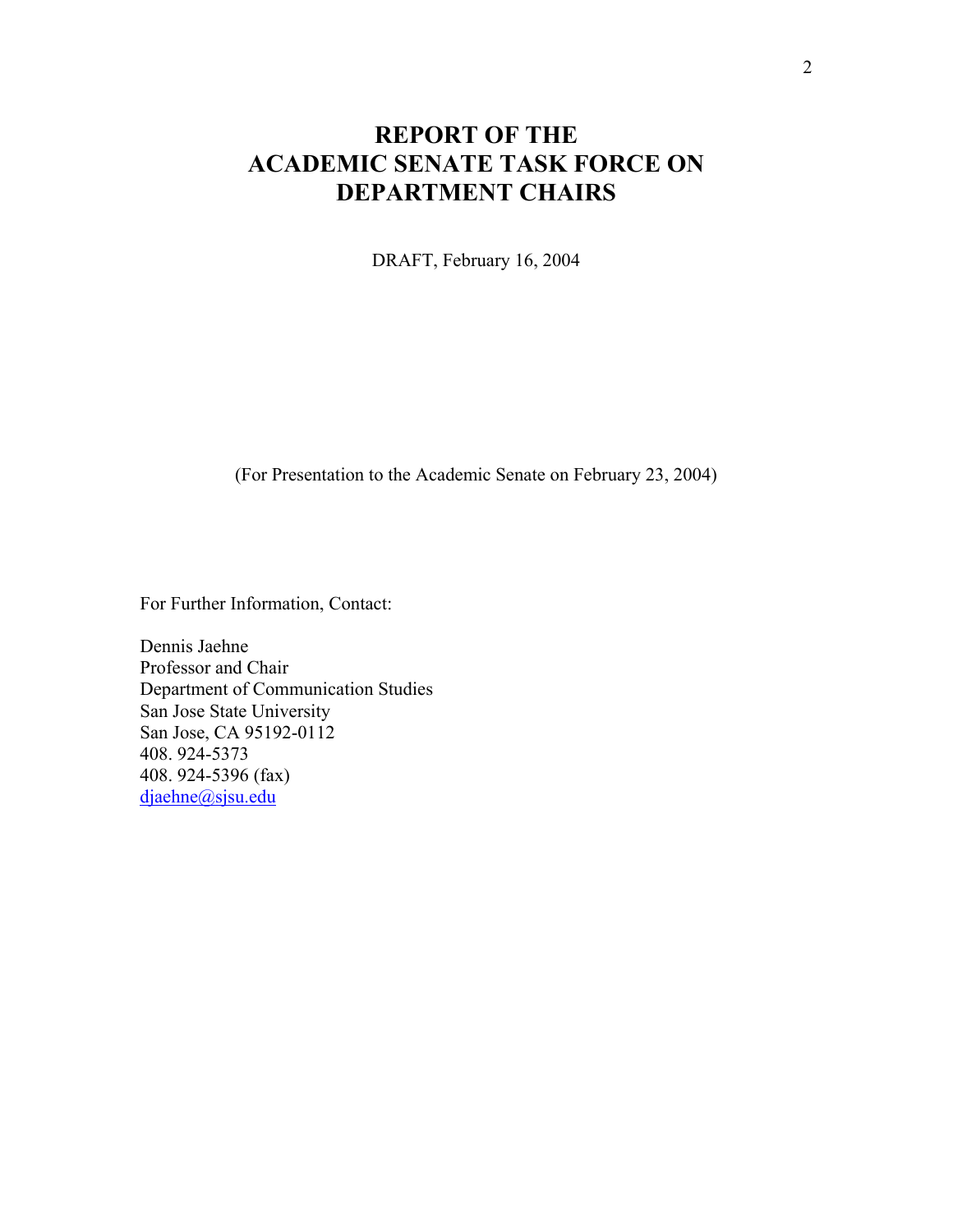# **REPORT OF THE ACADEMIC SENATE TASK FORCE ON DEPARTMENT CHAIRS**

Table of Contents

| <b>Executive Summary</b>                                | 3  |
|---------------------------------------------------------|----|
| Background                                              | 6  |
| <b>Chair Job Descriptions and Evaluation Procedures</b> | 7  |
| Chair Roles and Relationships With Deans                | 9  |
| <b>Chair Workload Assignments</b>                       | 10 |
| <b>Chair Training and Development</b>                   | 15 |
| Conclusion                                              | 19 |
| Appendices                                              | 2  |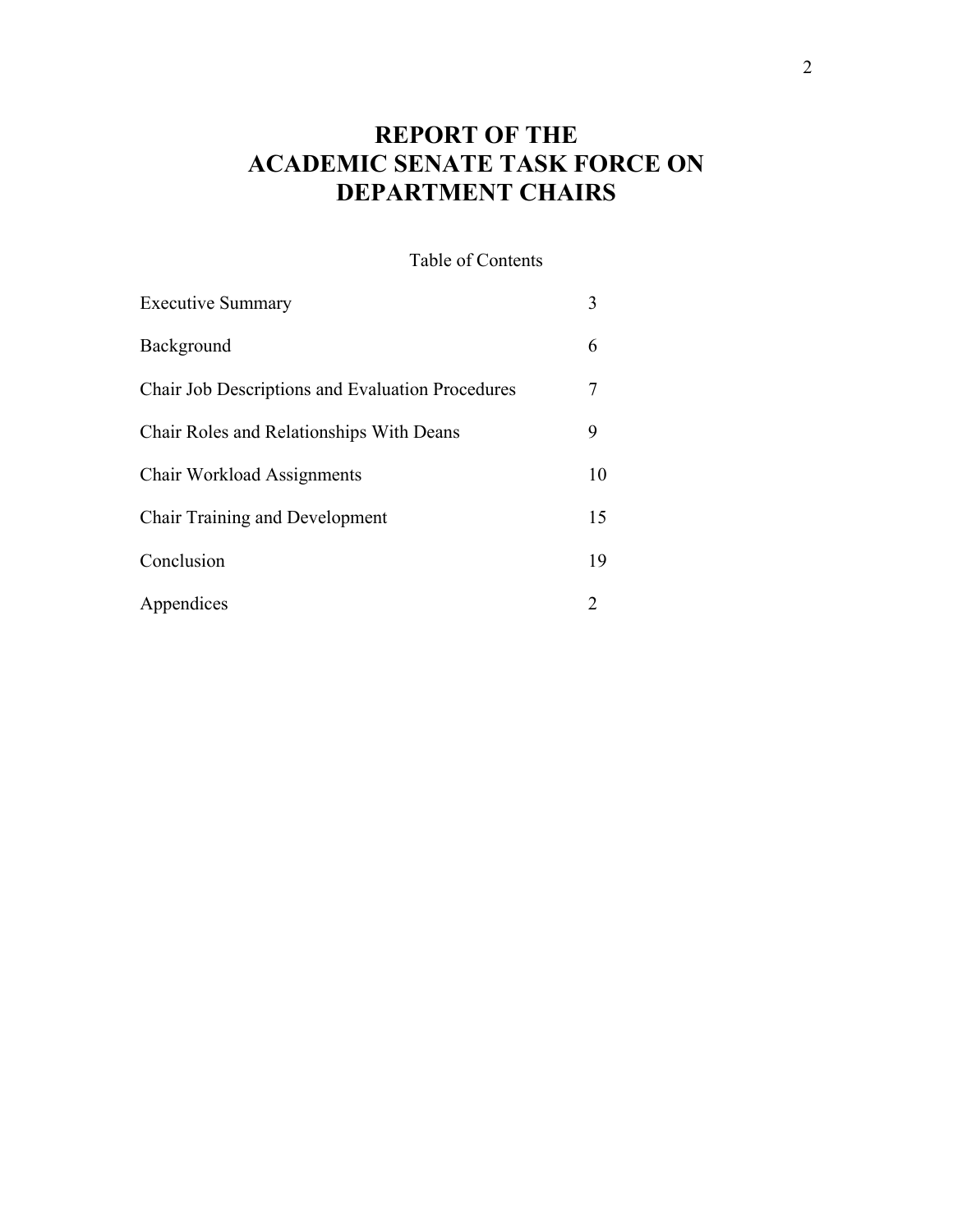## **Academic Senate Task Force on Department Chairs Recommendations**

## **Executive Summary**

#### **Background**

In 2001 the CSU Academic Senate (CSU AS) conducted a systematic statewide survey of Department Chairs and Program or School Directors due to a "long standing concern… about the roles and responsibilities of department and program chairs." The CSU AS distributed the final survey report to all CSU campuses in 2002. At SJSU, the Academic Senate considered the CSU AS report, along with a subset of SJSU data, and adopted a Senate Management Recommendation (SM-S03-2, March, 2003) calling for the creation of an SJSU Chair Task Force on Department Chairs. The 13 members of the task force represented chairs, deans, faculty and several administrative units; they meet from June, 2003 through February, 2004.

Guided by the goals of the CSU AS report, the Task Force focused on enhancing "…roles, rewards and resources" for Chairs and Directors, and improving "…training, recruitment, and retention of chairs with the end of making them more enduring and effective leaders of their departments."

The Task Force addressed four major areas: Chair Job Descriptions and Evaluation Procedures; Chair Roles and Relationships with Deans (especially regarding budget authority); Chair Workload Assignments; and Chair Training & Development (including job satisfaction).

#### **Chair Job Descriptions and Evaluation Procedures**

The Task Force developed a generic chair position description and recommends that the campus adopt it, adapting it to the specifics of the individual's assignment. The Task Force also recommends that the campus use this generic job description as the basis for Chair evaluation instruments to be completed by respondents from multiple sources (deans, administrators, other chairs/directors, faculty, staff, and students). The Task Force developed four evaluation instruments for different constituencies and recommends the campus adopt them.

Other key recommendations include the importance of the Dean meeting with each incoming Chair to identify and formalize the specific expectations of the position and of an annual meeting with the Dean for an informal evaluation of the FTE/A funded Chair appointment. The Task Force recommends that we continue with the current policy of formal evaluation and review by the Dean every four years

#### **Chair Roles and Relationships with Deans (especially regarding budget authority)**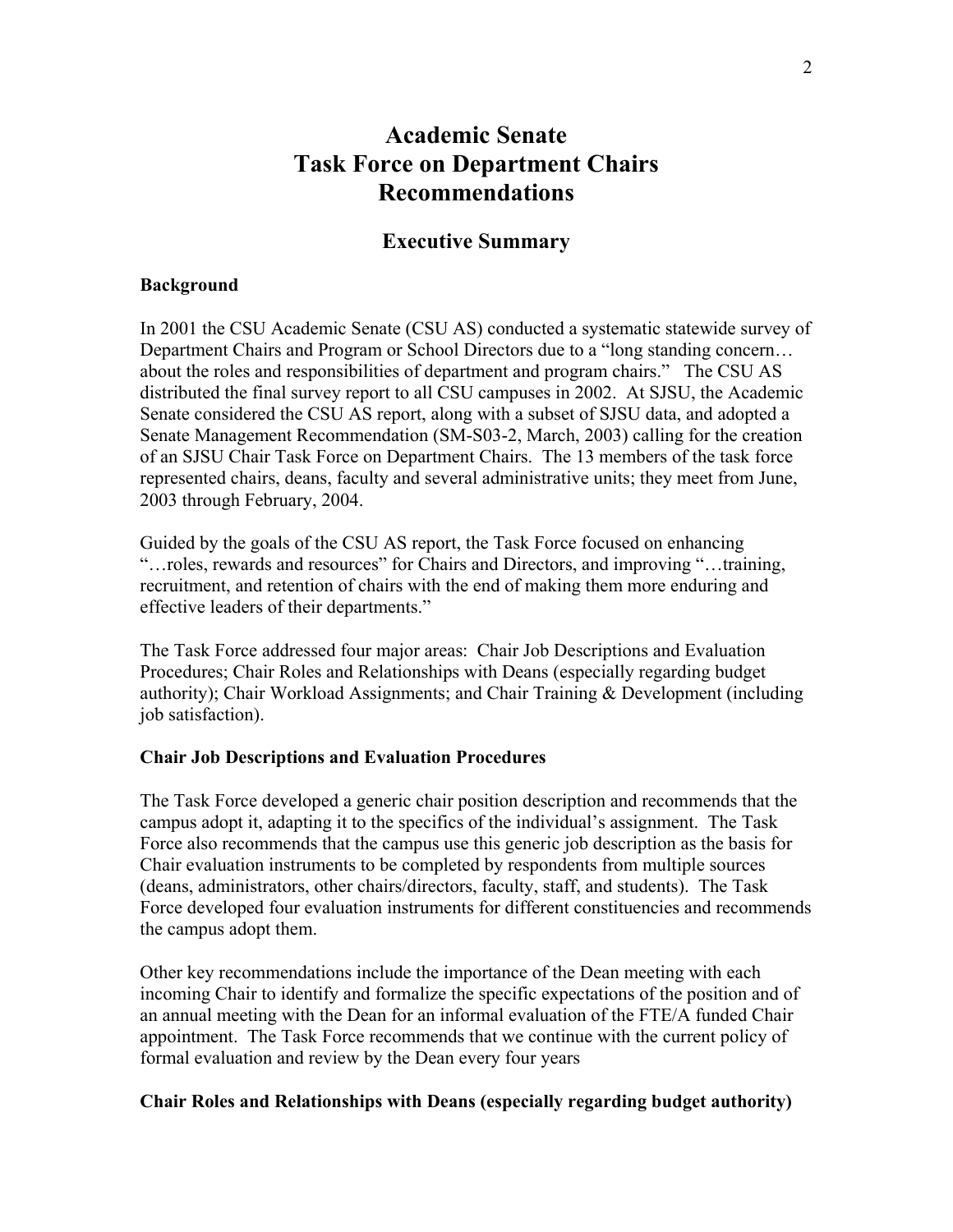The Task Force recommends that the campus continue its current practice of fiscal management in which Deans and Chairs have the flexibility to establish modes that work well for the Colleges with specific unit needs. The campus should continue the recent practice of providing an annual fiscal management training session for all new Chairs. Deans should be encouraged to provide Chairs and Directors with discretionary funds where possible to allow Chairs to foster creative initiatives within the unit, to reward deserving faculty, and to improve faculty morale.

Campus communication with and among chairs and other campus units will be improved if the University continues to recognize and support the University Council of Chairs and Directors (UCCD), possibly giving it formal status analogous to the Council of Deans. In addition, the University should conduct an analysis of critical management information flow, networks, and pathways on campus and make recommendations for their improvement.

## *Chair Workload Assignments*

The Task Force found that *SJSU under allocates FTE/A, particularly for larger departments.* This is true both in comparison with a reference institution (CSU Sacramento) and with respect to the effort required in actual workload. Non-chair faculty members also perform a significant amount of administrative work, paid with FTEF (assigned time) instead of FTE/A. This practice distorts an understanding of the actual administrative workload burden across the university and, because it assigns instructional dollars to pay for non-instructional administrative responsibilities, it also affects the calculation of unit SFR, which has budget implications. The campus should investigate the extent and implications of this practice.

Although no formula will perfectly capture all of the dimensions of workload, the CSUS formula adequately accounts for the significant differences among departments based on the multiple factors of each department's profile. In overall allocation, *CSUS Chairs are assigned more FTEA than SJSU Chair for the same work.* The report includes the CSUS formula and its application to current SJSU institutional data. FTES and FTEF alone are not reasonable measures of workload. Factors such as number of majors, faculty headcount, and responsibility for program accreditation must also be considered. *The currently allowable maximum FTEA for a unit is set at 1.0, which is too low for some large and complex units. The University should raise the maximum allocation for those units.*

Specific workload recommendations include: replacing the current SJSU allocation formula with the CSUS weighting methodology; including FTE/A allocation to support accreditation and reporting requirements; conducting an Academic Senate review of FTEF/FTEA assignments and workload; and modifying the allocation formula at SJSU to increase FTEA to 1.5 or higher for large and complex departments.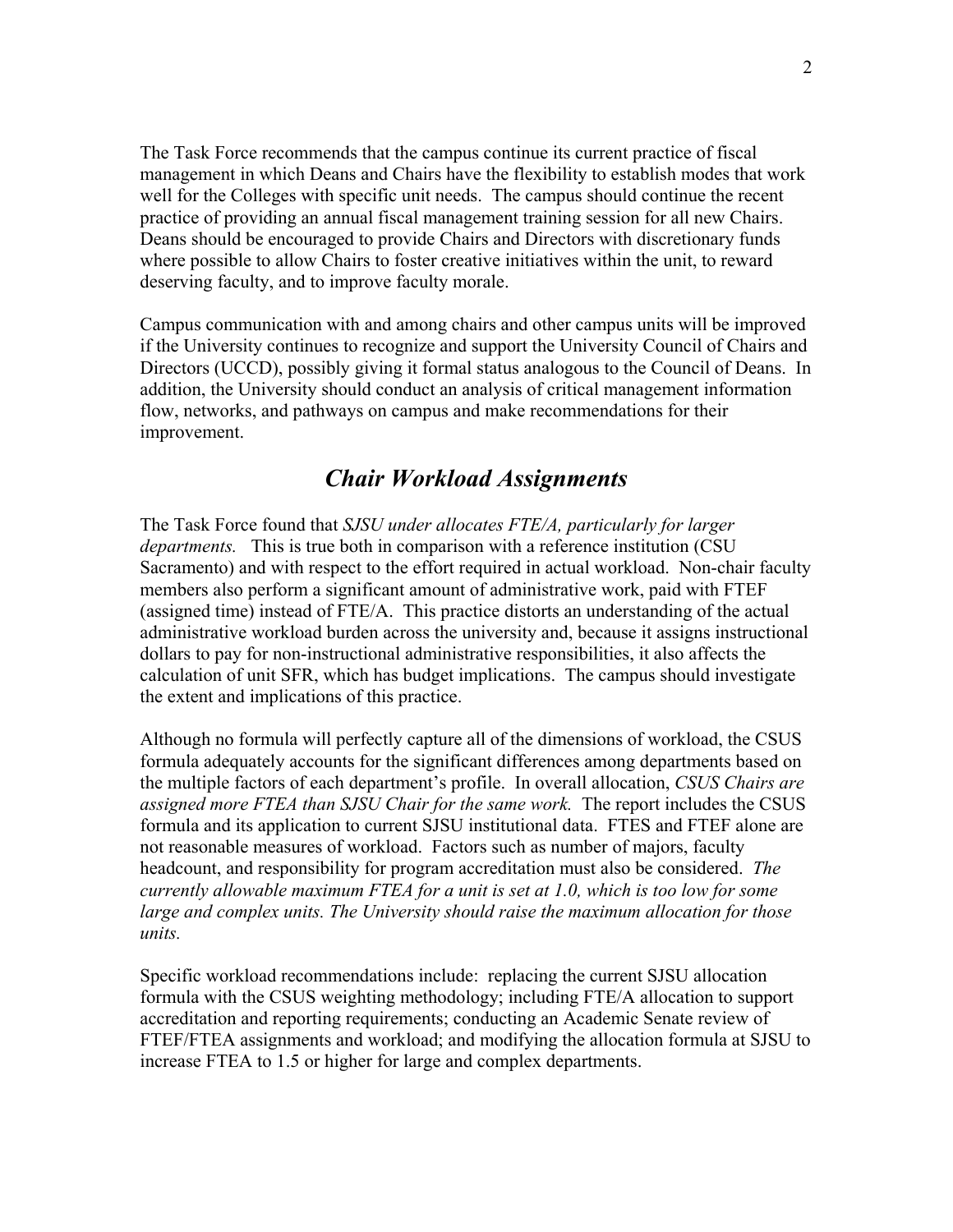In order to deal with the growing responsibilities for paperwork emanating from faculty recruitment, staff recruitment and evaluations, and the implementation of new campus technology, the Task Force recommends allocation of FTEA for "Associate Chair" assignments. Adding such a role would also assist with succession planning and summer coverage for Chairs and Directors.

## *Chair Training & Development*

The Task Force recommends the formalization of the campus role of the Chair-in-Residence position following an evaluation of the position. The Task Force recommends the development of a formal Chair training program, under the direction of the Chair-in-Residence, that identifies training appropriate to the Chair's evolution in the position, and the training needs of both new and experienced Chairs. The report outlines specific training modules and topics, on and off campus training opportunities, and collaboration with campus entities that support the work of Chairs. In addition, the report recommends additional resources for Chairs (including a book of "best practices," a UCCD Website and listserve, and the development of a Chair Calendar and Timeline), and assistance with ongoing relationships with the faculty members in their Departments. Specific recommendations regarding rewards for Chairs include an "Outstanding Chair Award," a sabbatical leave following a term as Chair, and lottery money for Chair professional development. In general terms, the campus should work with the campus community to make the role and work of Chairs/Directors transparent to the constituencies they serve. Much of the high rate of turnover and reported job dissatisfaction comes from a generally inadequate understanding of what chairs actually do, what they have responsibility for, and the limited authority they have to make changes.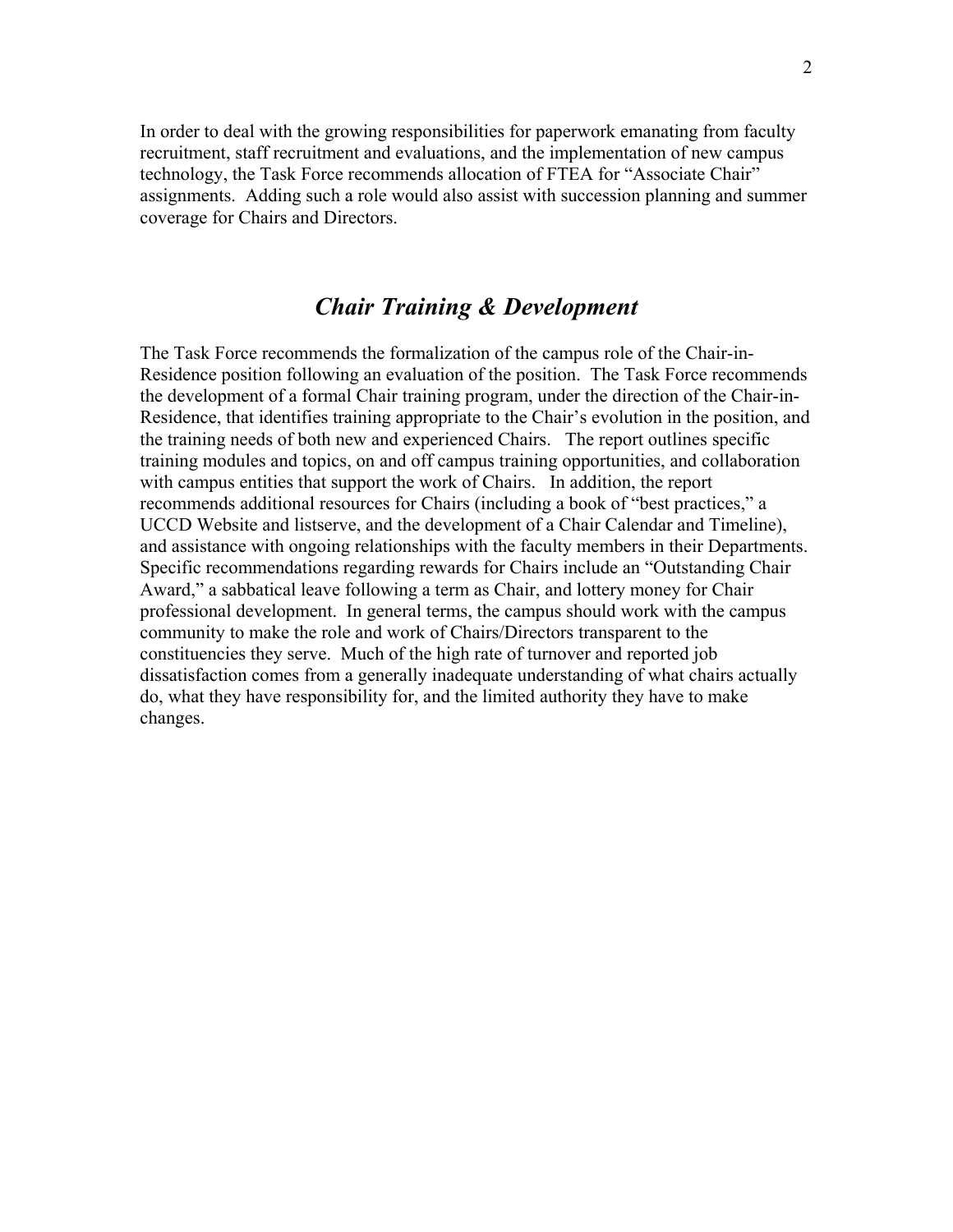## **Academic Senate Department Chair Task Force Recommendations**

*(Note on usage: the word "chair" should be understood throughout as shorthand for "chair and/or school director.")* 

#### **Background**

In 2001 the CSU Academic Senate (CSU AS) focused its attention on a "long standing concern…about the roles and responsibilities of department and program chairs." Specifically, the CSU AS was aware that "at many campuses there is a rapid turnover of chairs and many chairs feel overworked and under-rewarded." In the context of planning for future development of the CSU, the CSU AS appointed a seven-member faculty Task Force on Roles and Responsibilities of Chairs. That group conducted a systematic statewide survey of department chairs and program or school directors and submitted a report and recommendations in 2002. (The CSU AS report is available at: http://www.geolog.com/FAC/ChairsTF.htm and will not be reproduced here.) The CSU AS distributed copies of the report to the local campus Senates and recommended, among other steps, that "each campus establish a committee on the 'status of chairs' to develop an action plan to address the findings" of the report. At SJSU, the Academic Senate considered the CSU AS report, along with a subset of SJSU data, and adopted a Senate Management Recommendation (SM-S03-2, March, 2003, available at: http://www.sjsu.edu/senate/SM-S03-2.pdf) calling for the creation of an SJSU Chair Task Force on Department Chairs, charged with:

- Reviewing campus data in consultation with the SJSU participants in the CSU study and a person well versed in data analysis;
- Soliciting additional input from the University Council of Chairs and Directors (UCCD);
- Discussing the issues raised in the CSU task force reports (as well as by SJSU chairs); and
- Preparing a report with recommendations for the SJSU Academic Senate.

The SMR specified the composition of the task force (Appendix ). AS Chair Annette Nellen convened the Task Force on June 23, 2003, at which meeting Dr. Dennis Jaehne (Chair, Communication Studies) was elected to chair the group. The 13 members of the task force represented chairs, deans, faculty and several administrative units; they met from June, 2003 through February, 2004.

The Task Force began by considering the CSU report's recommendations. The overall goal of the CSU effort was to "enhance roles, rewards and resources" for Chairs and Directors, and "to improve training, recruitment, and retention of chairs with the end of making them more enduring and effective leaders of their departments." We then organized ourselves into four work groups that focused on the various themes we identified among the state task force's recommendations. Those sub-groups examined: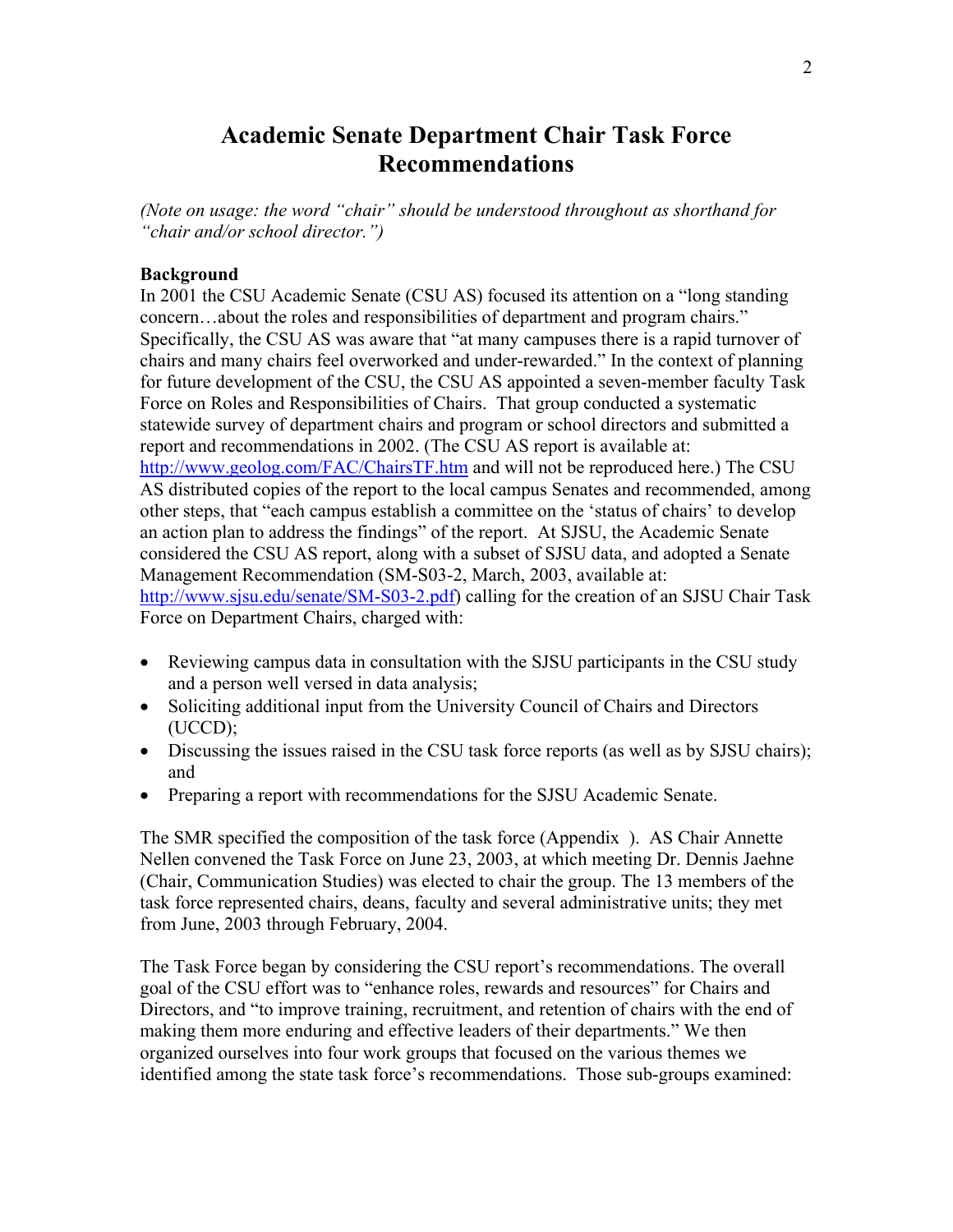- 1. Chair Job Descriptions and Evaluation Procedures;
- 2. Chair Roles and Relationships with Deans (especially regarding budget authority);
- 3. Chair Workload Assignments; and
- 4. Chair Training & Development (including job satisfaction).

We organize our findings and recommendations according to these categories, citing the original CSU task force recommendations where applicable.

## **Chair Job Descriptions and Evaluation Procedures**

The CSU survey found that two-thirds of all CSU chairs had "zero hours of formal preparation before they assumed their positions." Further, once on the job, chairs lack clear expectations for their performance. Indeed, in many cases they were surprised to learn what they spent their time doing. In this regard, the CSU report made four recommendations that guided our inquiry and response in this area:

- *1. Campuses should provide chairs with job descriptions and other details of their duties so they are fully informed of what is expected of them before they assume their roles.*
- 2. Campuses should have reasonable expectations of chairs given the amount of *time and resources available to them.*
- *3. Campuses should review the tasks that chairs are expected to perform to assure they are appropriate and manageable within the constraints of the chair's administrative appointment.*
- 4. *Campuses should evaluate and reward chairs based on their job descriptions*.

Our data indicated that many chairs had never seen a job description. Although we were able to obtain a generic description from Faculty Affairs (1991; see Appendix ), which a few chairs had seen, and some from other CSU campuses, it became clear that there was no standardized position description. We then developed a standardized generic position description for SJSU chairs and directors (Appendix ). We recognize that no chair can effectively perform all of the functions on the position description, and that different units have different needs arising at varying times, as conditions change. We therefore view the position description as a flexible guide that will help the Dean and unit faculty give specific direction to the unit's chair and fully to inform an incoming chair what is expected of her/him. We recommend that:

- 1.0 the Senate should adopt the proposed chair position description as the generic standard for chairs and directors;
- 1.1 the chair position description should be used as a guide at the local unit level in setting specific expectations for unit chairs according to unit conditions, college needs, etc.; and
- 1.2 the Dean should meet with unit faculty and the incoming chair to identify and formalize the specific expectations for unit chairs.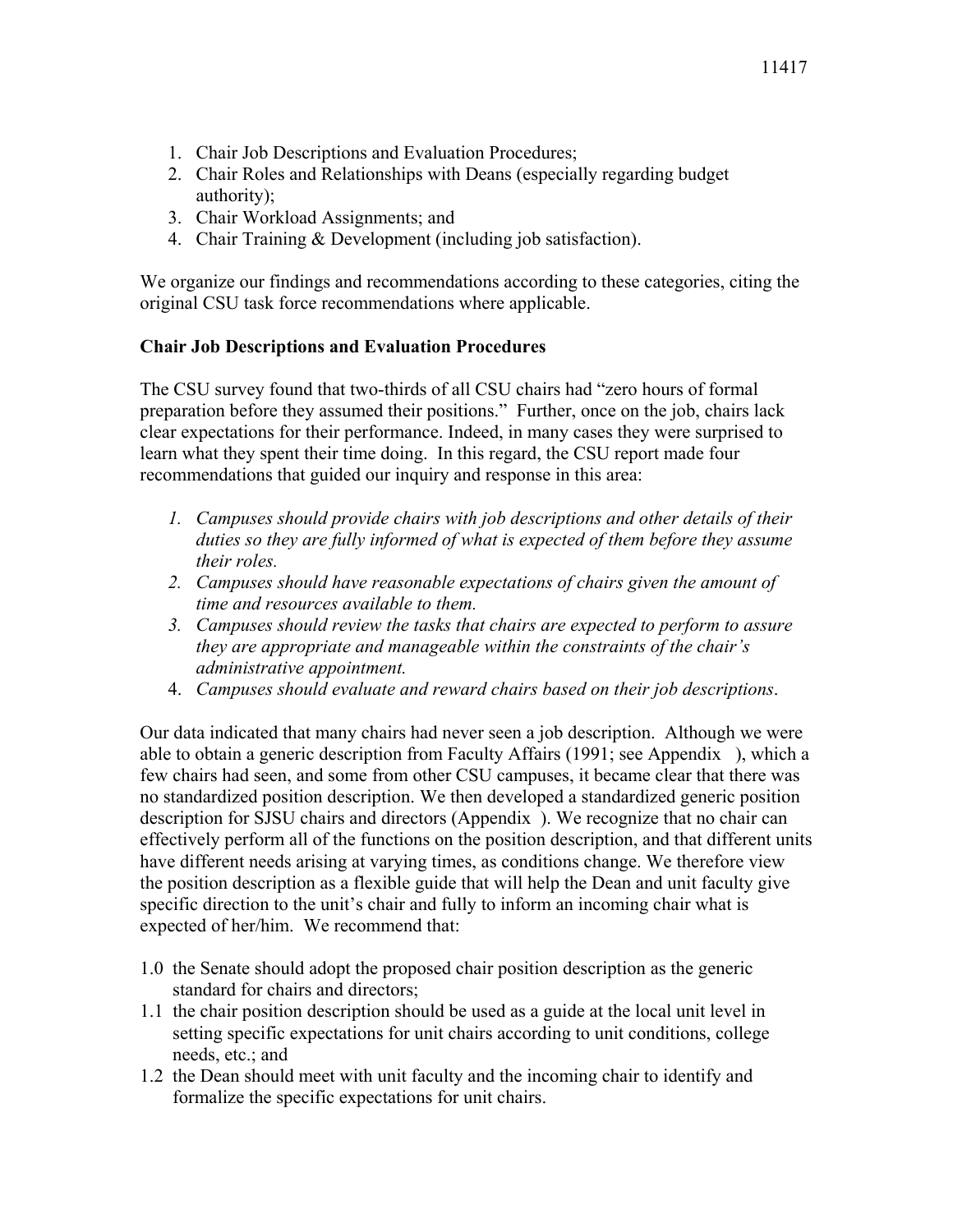We considered recommending a category weighted performance evaluation process, such as SJSU Human Resources uses for staff performance evaluations, but decided that there are too many variables for a generic weighting scheme. We concurred that some Deans and department faculty may wish to establish general category weights (e.g., for administration or faculty development) as part of setting specific expectations, which would then guide performance evaluation. This should be a local unit decision.

We then developed generic chair evaluation forms for use by four constituencies (Deans, chairs and administrators; faculty; staff; and students). We recognize that current policy governing selection and evaluation of chairs (S90-4) calls explicitly only for the first three, but the supplemental guidelines for implementing that policy also refer to "all relevant groups" (Appendix ). Thus, in many units where the chair has significant interactions with students it may also be appropriate to solicit an evaluation from them. In some cases it may also be appropriate to solicit evaluation from alumni or other off campus groups. We did not feel it would be useful to develop a generic form for this, as unit needs and expectations vary.

Regarding chair evaluation, then, we recommend that:

- 2.0 the chair position description, as specifically formalized for a chair, should be used as the basis for evaluation of chair performance;
	- 2.1 the proposed generic evaluation forms (Appendix ), as tailored to specific unit needs, be used to guide the chair evaluation process;
	- 2.2 specific evaluation expectations be linked to the position description and set forth clearly by the Dean and the unit faculty at the time of a chair's initial appointment;
	- 2.3 the Dean meet annually at the end of each academic year to review the chair's performance;
		- 2.3.1 this annual meeting be a formal expectation, but that the review itself be informal (i.e., will not result in an official personnel action);
		- 2.3.2 the purpose of the annual review will be to analyze the unit's needs and potentially productive directions, the chair's strengths and weaknesses, and to identify areas for training and/or improvement;
	- 2.4 chairs continue to be formally evaluated at the end of their four-year term;
	- 2.5 chair evaluation instruments should use five point, Likert-type scale items, with an option for "N/A" or "Not Enough Information;"
	- 2.6 chair evaluation instruments should contain space for non-scripted, openended responses (e.g., "comments ").
		- 2.6.1 evaluation forms prescribe that evaluators must provide explanatory comments for any item scored below the median; and
	- 2.7 chair evaluations be based solely on the responsibilities of the chair assignment for that portion of their work that is funded by FTEA. Thus, as recommended in the CSU Task Force report, normal faculty evaluation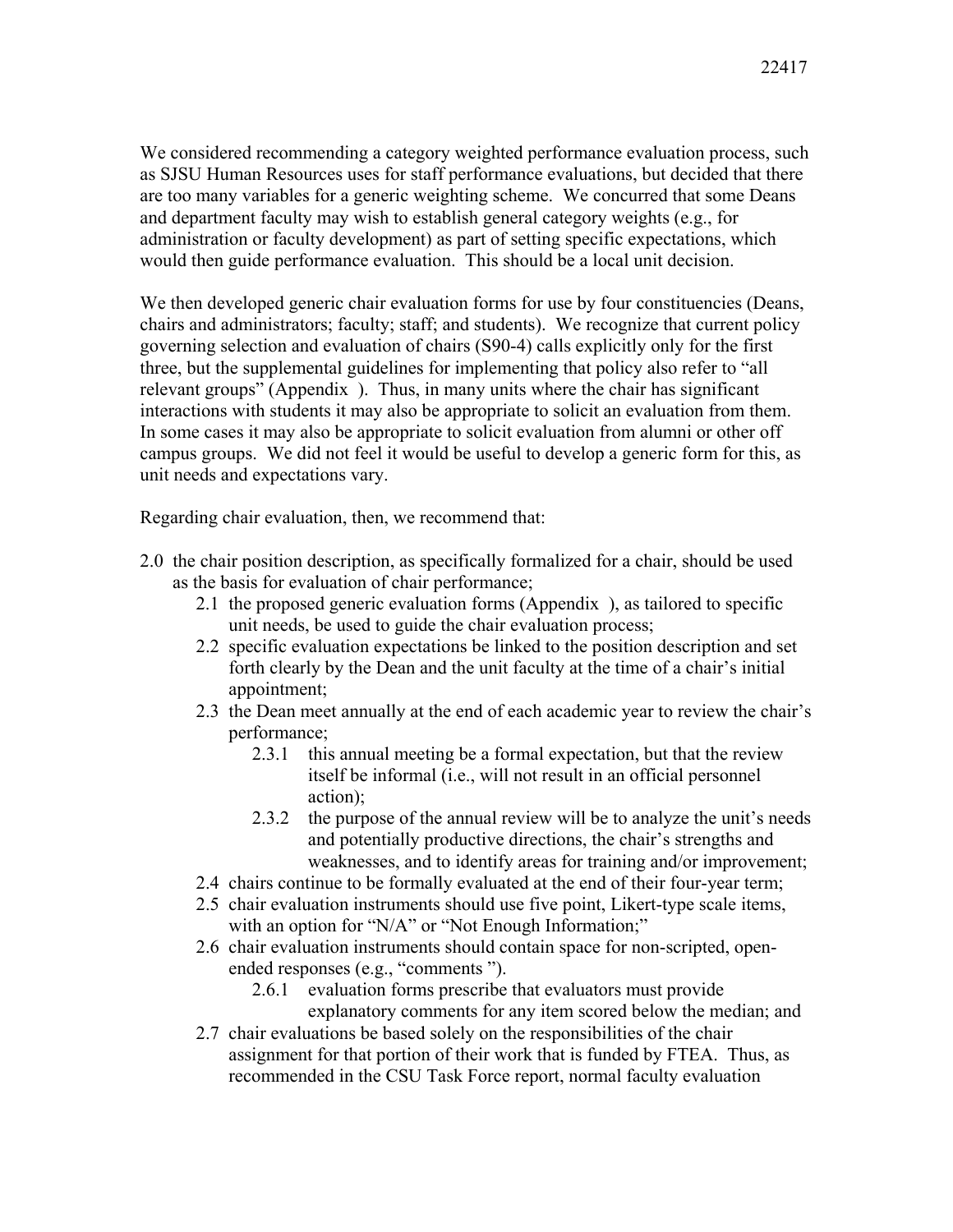criteria (e.g., teaching and research standards) should not be used to evaluate the chair's performance in the chair role.

## **Chair Roles and Relationships with Deans**

A major recommendation in the CSU task force report is that "campuses need to give chairs the resources they require to be effective leaders." The elements contemplated here include giving chairs *more authority and control over budget* (and other financial resources), *more training* (and support for training), and *more access to information from administration*.

The control of fiscal resources emerged as a problem in the CSU survey based on the frustrations of chairs who experience the burden of high expectations for the development of their units and their faculty, but are given few resources, or control over resources, to accomplish this. Some respondents believed that if chairs were given control of department salary and supplies budgets, they could make cost-saving, efficiency decisions that would yield surplus funds to invest in department development.

The CSU report thus recommended that chairs be given "dollar-based budgets" and the ability to "roll funds forward from year to year," with discretionary control over "saved dollars." This seemed to be less of an issue for the SJSU chairs in the survey. We conducted a survey of current fiscal procedures in all of the colleges and determined that there is great commonality among colleges in how they handle fiscal management. We started from the understanding that the Dean, as an MPP appointment, has statutory responsibility for the fiscal management of the college; chairs, who are not MPPs, do not have such responsibility. Fiscal management in the colleges has evolved in terms of local college cultures and the relationships between Deans and chairs in a college. In some cases, the Dean retains centralized control over salary dollars; in other colleges, the Dean turns over salary management to some, or all, of the chairs in the college. In all colleges, Operating Expense and Equipment (OE&E) funds are allocated directly to departments and managed there. At the same time, we recognized that departments vary enormously in their fiscal needs and complexity. At one extreme, departments purchase little beyond telephone, copying, and basic office supplies; at the other extreme are departments with labs, performance programs, and other special needs. Furthermore, some departments have accumulated CE Trust or other discretionary foundation endowment funds, which provide some fiscal flexibility, while other departments have few if any such funds. Based on these considerations we recommend that:

- 3.0 the campus continue to allow Deans and chairs the flexibility to establish modes of fiscal management that work well for the colleges in the context of specific unit needs; i.e., that we do not attempt to impose a uniform fiscal management model on these procedures;
	- 3.1 we continue the recent practice of providing a fiscal management training session for all new chairs; and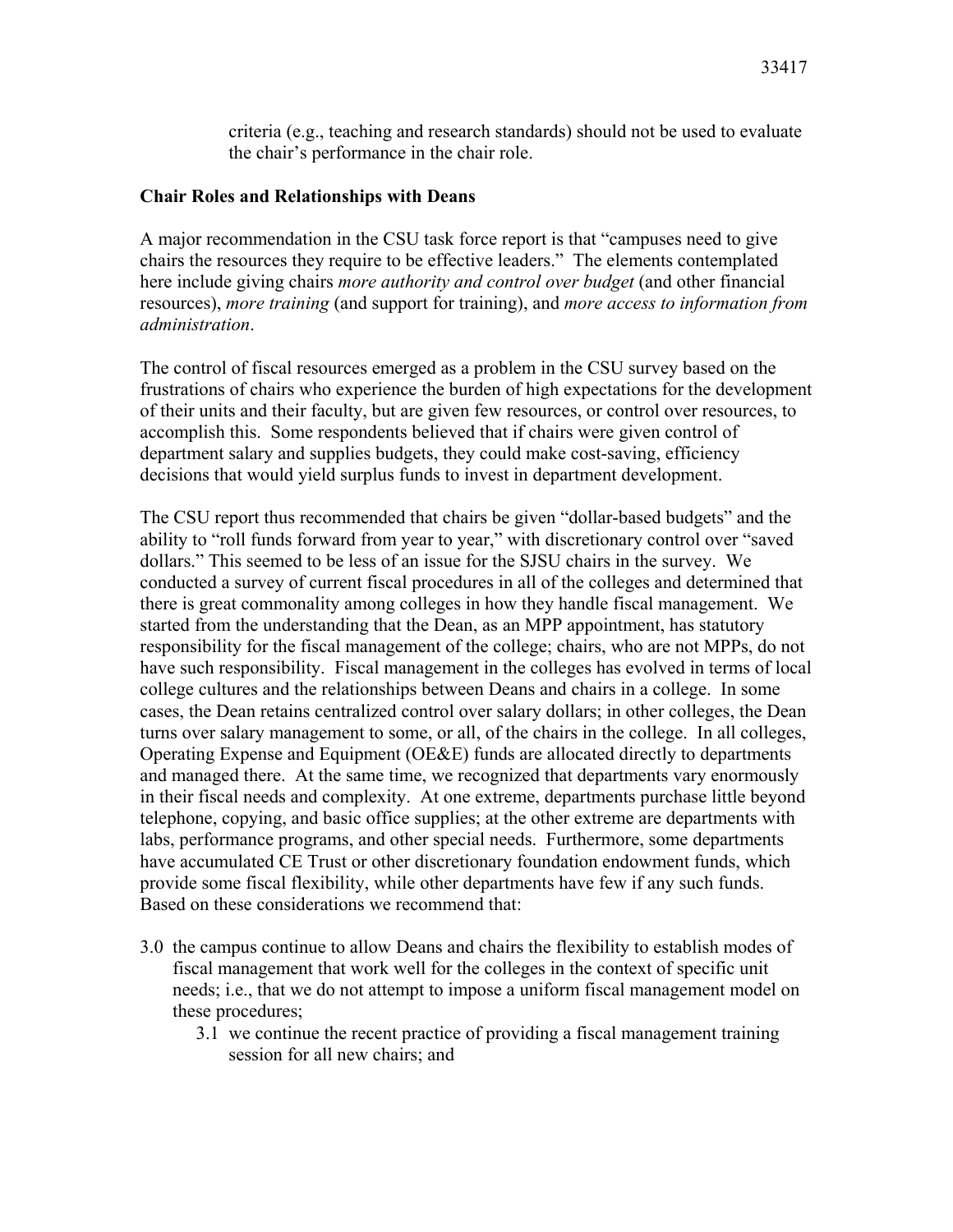3.2 Deans be encouraged to provide chairs and directors with discretionary funds where possible to allow chairs to foster creative initiatives within the unit, reward deserving faculty, improve faculty morale, etc.

*Chairs' Access to Information from Administration*. Although the campus has identified some general "communication problems," we believe that chairs generally have access to the kinds of management information necessary to lead their units; this did not appear to be a major issue in the SJSU survey data. Indeed, there is perhaps too much information, coming from too many sources. The recently activated University Council of Chairs and Directors (UCCD) provides a monthly forum for university officials to brief chairs on major campus developments. Deans, Associate Deans, and college financial administrators also communicate directly with chairs. Other campus administrators work through the UCCD mailing list to provide relevant system information. In this regard, then, we recommend that:

- 4.0 the university continue to recognize and support the University Council of Chairs and Directors, possibly giving the UCCD formal status analogous to the Council of Deans; and
	- 4.1 the university conduct an analysis of the critical management information flows, networks, and pathways on campus and make recommendations for improvement.

## **Chair Workload Assignments**

The CSU survey found wide disparity in both workload assignments and workload compensation for chairs across the system. The CSU report treated those concerns under a general recommendation for equitable treatment of chairs "regarding their conditions of appointment." A primary recommendation called for all chairs to have the option of a 12-month appointment (or appropriate compensation for unpaid work). At SJSU, however, all but three chairs of small departments (of the 56 total chairs and directors) are already in 12-month appointments. More germane is the CSU report's recommendation to "establish an advisory committee to review the means used to determine the percent of administrative appointment and the length of the chair's contract." We therefore accepted this as part of our task force mandate.

Chair terms at SJSU are four years, compared with three years at most CSU campuses. Ideal term length involves a balance between the training and start up costs related to frequency of turnover, and the stability gains associated with the longer term. Some say that it takes the first three years to learn the role fully. Others point to the shorter term as providing more opportunities for new ideas, "new blood," and new leadership opportunities to emerge. We decided that, absent significant complaint at SJSU, there is no need to change the length of chair term at this time.

Salary dollars for Chair assignments are paid from a separate allocation of General Fund monies set up to cover unit administration and accounted as Full Time Equivalent Administrative (FTEA) time. The Provost makes FTEA allocations to the colleges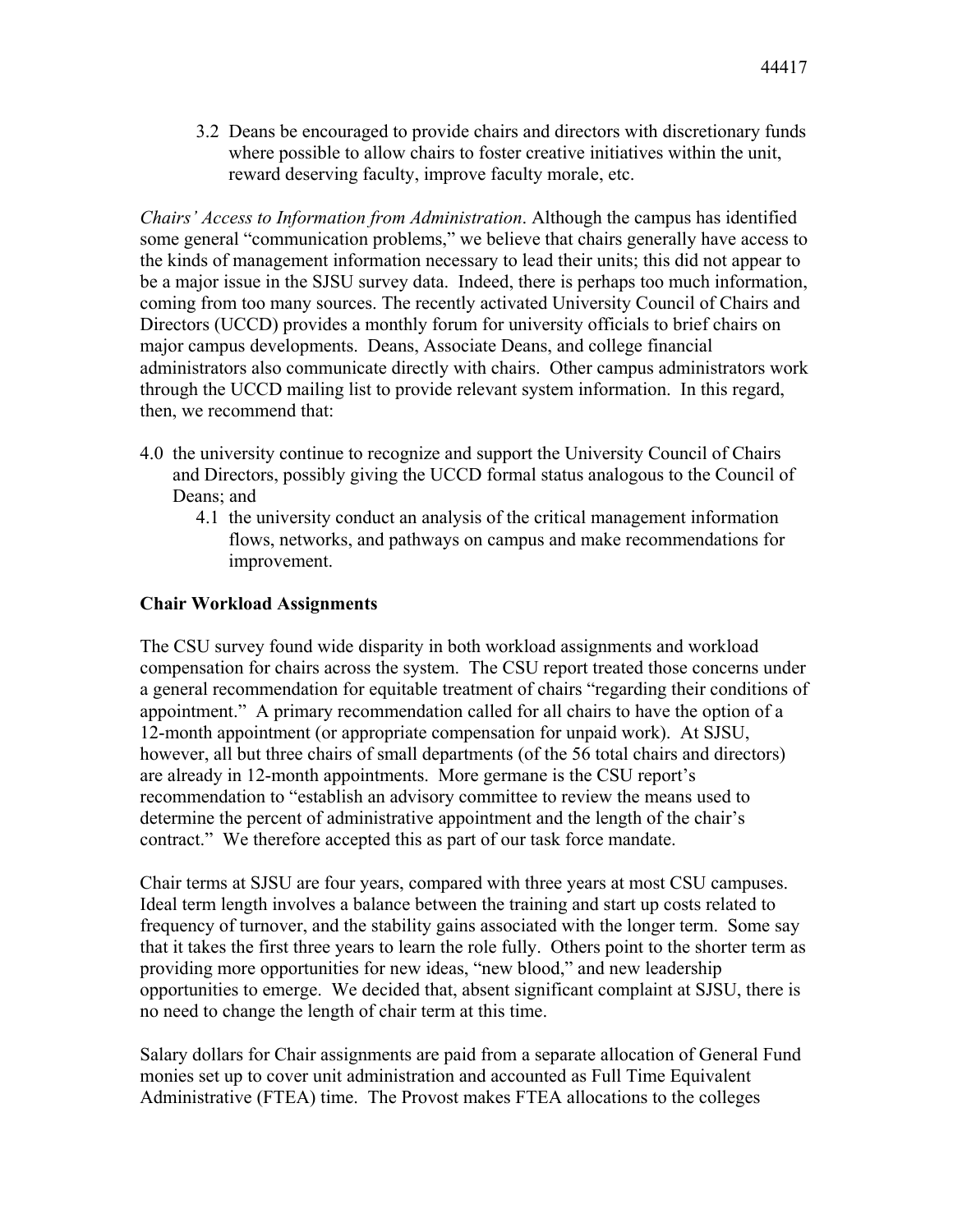according to campus-specific "legacy" formulae (i.e., there is no CSU system allocation formula) that depend mostly on Full Time Equivalent Faculty (FTEF) in the unit. FTEA is accounted separately from FTEF to give an accurate picture of actual administrative workload and to make a measurable distinction between administration and instruction. The current formulae are somewhat insensitive to differences in workload complexity across units that may seem by some measures to be of equal size. To compensate, Deans have the discretion to use more or less than the allocated FTEA amount. However, there is no campus level mechanism to ensure equity across the many units.

With IPAR's help we were able to examine the actual FTEA allocations of all campus chairs in relation to the profile data for each unit, based on the latest available data from Fall 2002 (Appendix ). We processed and analyzed this data to give a clear sense of the relationship between a department's FTEA allocation and the "weight" of the chair's responsibility in terms the categories recommended in the CSU report: FTEF, FTES, number of majors, and number of staff supervised. Our analysis leads us to conclude that FTEF as a raw number masks important workload information related to the number of faculty (headcount) actually supervised, which often includes many part-time faculty, creating a significant workload for staffing, appointments, and evaluations for some chairs. Further, the FTES number alone masks workload information since the number of majors can create additional advising burdens for chairs. Thus, we re-processed the data using several weighting schemes to come up with a more accurate and sensitive formula for assessing workload

Although in most instances the Deans allocate FTEA to units as dictated by the IPAR formula, there are some instances in which the colleges allocate additional FTEA to some units and less than the IPAR allocation to others. The Task Force found that *SJSU under allocates FTEA, particularly for larger departments.* This is true both in comparison with a reference institution (CSU Sacramento) and with respect to the effort required in actual workload. Non-chair faculty members also perform a significant amount of administrative work, paid with FTEF (assigned time) instead of FTEA. This practice distorts an understanding of the actual administrative workload burden across the university and, because it assigns instructional dollars to pay for non-instructional administrative responsibilities, it also skews the calculation of unit SFR (since FTEF assignments are figured into SFR, but FTEA assignments are not). Thus, faculty members performing necessary administrative work (e.g., graduate admissions, or an assignment to develop the teaching schedule) skew SFR calculations because they are counted against teaching for that portion of their assignment where they are assigned not to teach. And, of course, SFR numbers are key variables in budget allocations and FTES targets for departments. It seemed beyond our charge to determine the extent of this practice, or its effects on SFR and other aspects of workload; however, we recommend that the campus make this the object of a further inquiry into workload and compensation issues. Pending the findings, such an inquiry should also determine whether there is sufficient FTEA allocated to account for the administrative work being done by chairs (and in some cases by other faculty). Our estimate is that there is not.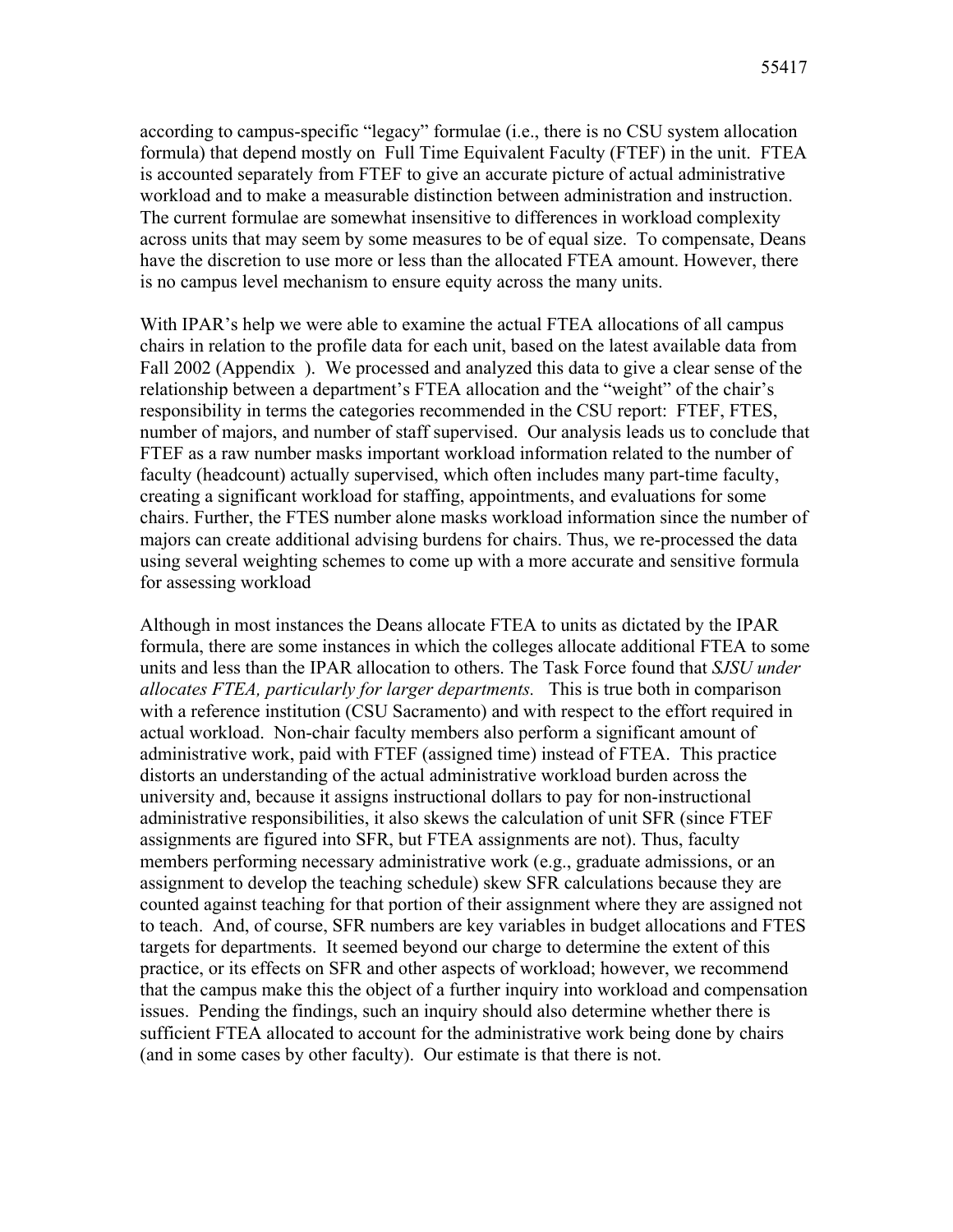The current formula for allocating FTEA is based largely on FTEF (though "complexity" is a term used in the IPAR document), as follows:

- .2 FTEA for 10 or less FTEF
- .4 FTEA for 10.1 to 20 FTEF
- .6 FTEA for 20.1 to 30 FTEF
- .8 FTEA for 30.1 to.40 FTEF
- 1.0 FTEA for 40.1 or more FTEF

The neat linear relationship between the FTEA allocated and the 10 unit increments of FTEF supervised is not arbitrary; but neither is it sensitive to actual conditions. The relationship suggests accurately that there is a commensurate increment of workload with an increase in the size of the unit, as measured by faculty allocation (FTEF). However, in practice it is not uncommon for a chair to supervise twice as many individual faculty members as the FTEF number. Thus, one department has an FTEF of about 11 with 15 individuals; another has an FTEF of about 11 with 27 individuals. Such disparities have significant workload implications. Similar imbalances result when we factor in and compare numbers of majors, programs and support staff, as well program accreditation responsibilities.

After we concluded our initial analysis, which included creating and testing new, more sophisticated allocation formulae, we learned that CSU Sacramento (CSUS) had undertaken a similar exercise. We were able to obtain a copy of the allocation formula and rationale that they currently use (see Appendix ). We were then able to apply their formula to our unit data and make a comparison. By the CSUS formula, we would have 8 large departments funded at 1.0 FTEA each or 8.0 FTEA total. However, 6 of our 8 largest departments are actually allocated less FTEA. For the group, we under-allocate by 1.2 FTEA and we under-use 1.8 FTEA. A similar, but less extreme, situation occurs in the second tier (.8 FTEA) departments, where we both allocate and use less FTEA in 6 of the 7 departments in this group (.55 less FTEA used; 1.4 less FTEA allocated). We begin to approach closer parity with the CSUS allocations in the middle tier of .6 FTEA departments, with only 3 of 11 departments allocated or using less FTEA than CSUS would allocate. The CSUS formula, then, generally confirms the results of similar analyses done by the task force, using our own formula and supports the conclusion that *SJSU under allocates FTEA in our larger departments*.

We also believe that the CSUS weighting for number of majors seems low (60 to 40 %) majors to FTES). We believe that majors represent a significant element of workload for chairs (because of advising responsibilities). Therefore, we tested the sensitivity of the CSUS formula to the weighting factor for majors, running scenarios with majors to FTES ratios of 50-50, 70-30, 80-20, and 100-0 (see spreadsheets in Appendix ). We learned that across all of the scenarios, only 7 departments were affected, and then only to the extent of .2 FTEA. Though the number of majors does make a difference, especially for a few departments with relatively high numbers of majors, we believe the necessary adjustments can be made locally, within the colleges.

In summary, we learned the following from our workload analysis: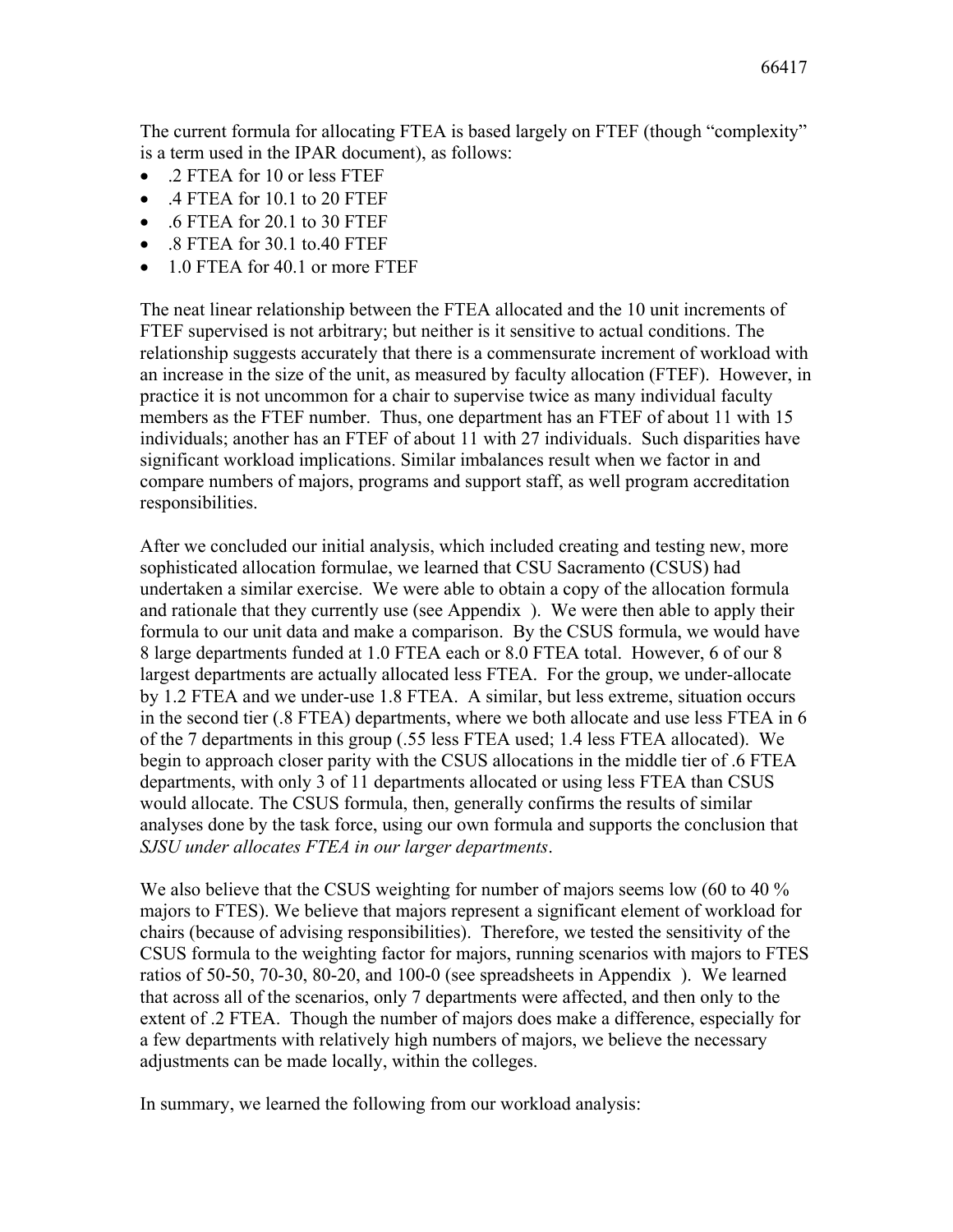- Though no formula will perfectly capture all of the dimensions of workload, the CSUS formula adequately distinguishes the significant differences between departments, based on the multiple factors of each department's profile;
- In overall allocation, CSUS chairs are assigned more FTEA than SJSU chairs for the same work;
- We need to continue to make, and refine, the distinction between what chairs actually do (workload) and how they are compensated (workload/FTEA allocation). Compensation is based on formulae that attempt to capture and quantify workload. Though not arbitrary, these formulae are also not perfect and require careful analysis;
- FTES and FTEF alone are not reasonable measures of workload. Other factors must be included, such as number of majors, faculty headcount, and responsibility for program accreditation. The CSUS formula uses seven weighted measures. Until we develop a more accurate measure, we endorse the CSUS formula;
- A maximum allocation of 1.0 FTEA for the largest departments in not reasonable, in comparison with workloads in the smallest departments; and
- The currently allowable maximum FTEA for a department is set at 1.0, which is too low for some large and complex departments;

Based on our analysis of the unit profiles of FTEA and related workload variables, we recommend that:

- 5.0 The current FTEA allocation formula should be modified to account for and accommodate the most egregious disparities;
	- 5.1 Allocation formulae should ideally factor in weighted values for FTEF, number of faculty, number of majors, as well as number of double majors, minors, and programs (assuming such data are readily available);
	- 5.2 Until SJSU develops its own precise local FTEA allocation formula, we should at minimum use the model that CSUS already uses;
	- 5.3 Where appropriate, the formulae should also factor in constraints and requirements of outside accrediting bodies (e.g., nursing, credential programs) and/or other program accreditation responsibilities that require coordination with other departments or programs on or off campus;
	- 5.4 FTES should remain the primary factor to measure the workload impact of the student dimension of chair duties; however, within the FTES number, the number of majors should be the most significant dimension and should have the heaviest formula weight (e.g., 90-10 ratio, majors to FTES);
	- 5.5 The Senate should undertake an investigation of the amount of administrative work that is actually funded by FTEF (assigned time) and make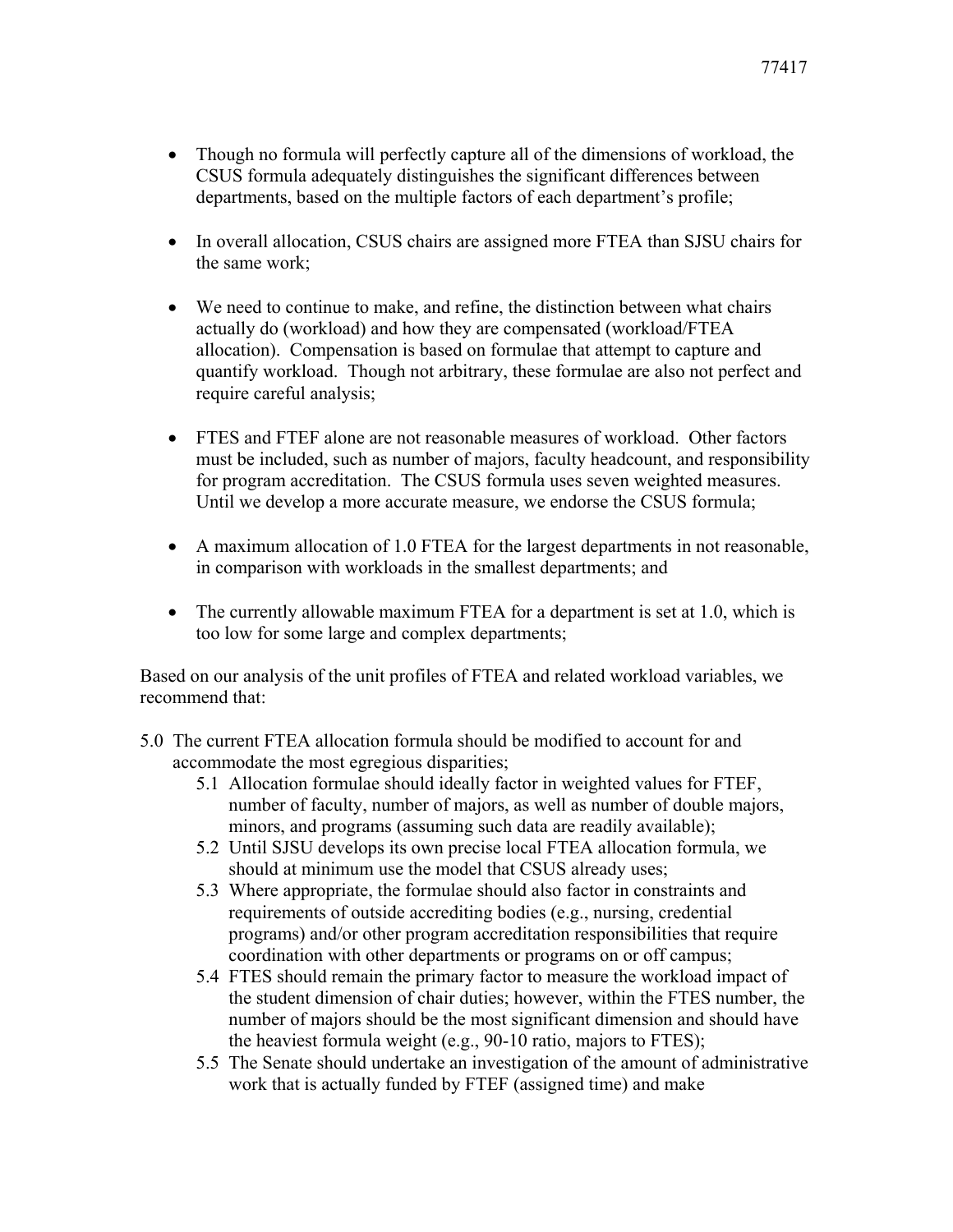recommendations to rationalize (categorize and standardize) administrative assignments and to separate them from true faculty instructional assignments;

- 5.6 The Senate should undertake a more detailed "time/motion" study of actual chair workload, determine the full range of actual administrative activity, and determine whether sufficient FTEA is allocated to support that workload;
- 5.7 The Senate study should also clarify the activities in 5.6 above to determine which activities are appropriately "Instructional Support" and which are administrative; and
- 5.8 The FTEA allocation scale should be increased to allow for 1.5 or even 2.0 FTEA assignments when warranted by the workload profile of large and complex departments.

While most of our concern focused on disparities and inequities in the FTEA allocations to large and complex units, we also considered small (.2 FTEA) departments and noted that CSUS treats the smallest departments as .4 AY assignments, as opposed to the SJSU practice of making all but three of our departments 12-month assignments, even at .2 FTEA. We urge that the Senate consider the differences in assumptions and efficacy between the two approaches.

We also considered program accreditation issues, as raised by other chairs who commented on our initial draft. Accreditation assignments often rest with the chair, especially in small departments. Further, accreditation is an ongoing process, not simply an extra burden during the final, reporting semester. Therefore, we recommend that:

5.9 An additional .2 FTEA be allocated to all units that have direct responsibility for program accreditation at their unit level. Thus, with the minimum .2 FTEA allocation for administering the unit, the minimum FTEA allocation for a department which also has program accreditation responsibilities should be .4 FTEA. (It is understood that this FTEA for accreditation may be assigned to a person other than the chair.)

A related workload concern focuses on the dissatisfaction that comes from chairs feeling that too much of their time is "squandered on routine administrative functions" or "the bureaucratic grind" with a loss of time for creative activities (including strategic management or attention to department development). The CSU report recommends, as in 5.5 above, that there be a workload analysis such that work could be reduced or redistributed to enable more time for creative activity, such as strategic planning. Several other recommendations support this: a reduction in "bureaucratic paperwork," a provision of assigned time for chairs to undertake department development activity, and a conscientious diversion of some "routine" work from chairs to clerical personnel. Such recommendations would entail more detailed workload analysis than our current task force can provide. To support this goal, we recommend that:

6.0 The Senate should undertake a detailed analysis of the sources and types of "bureaucratic paperwork" on campus and determine ways to make this work more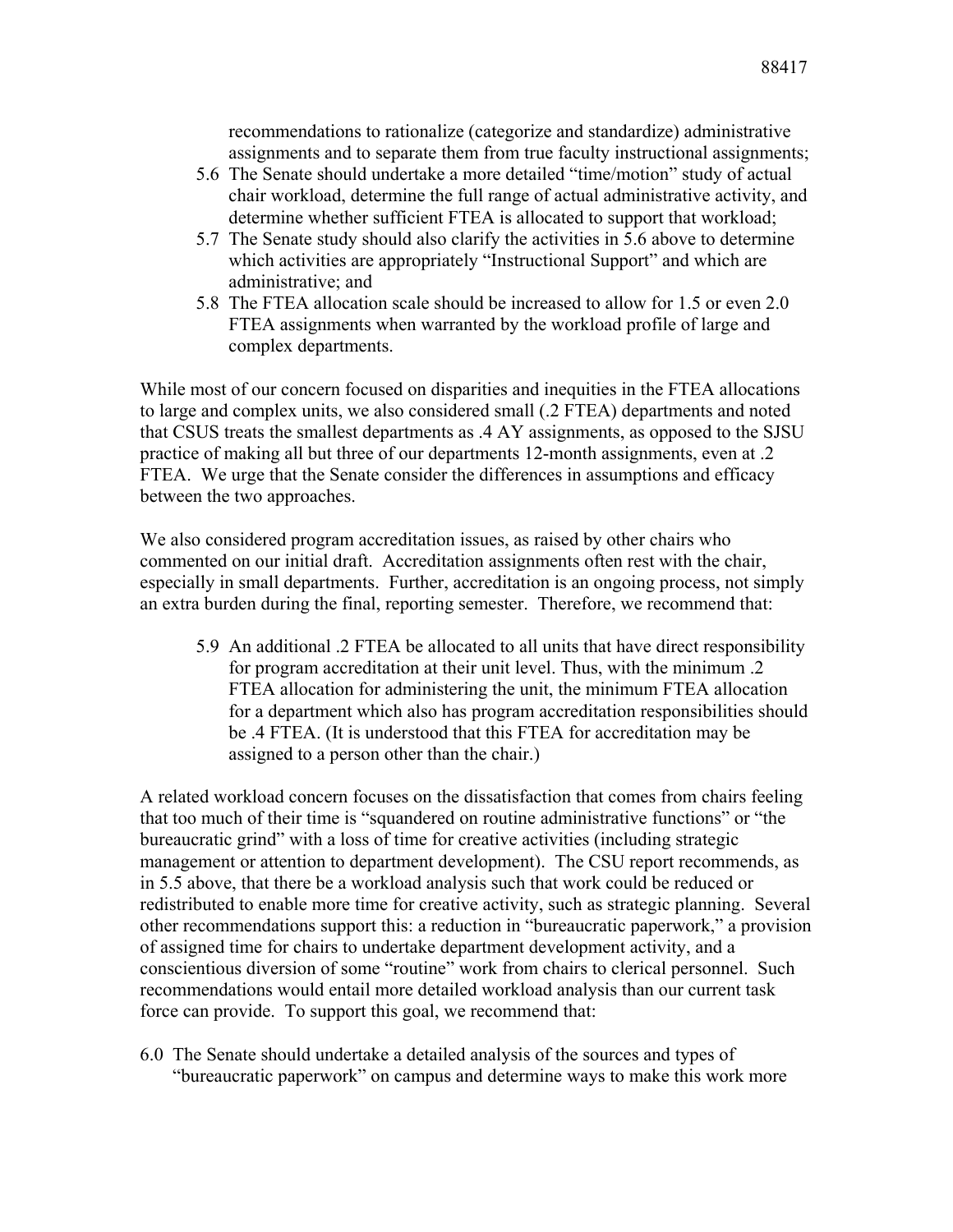efficient, including ways to distribute it appropriately between chairs, faculty, and clerical staff;

- 6.1 The Provost should make available an additional allocation of FTEA to support "Associate Chair" assignments in some departments from time to time. This would accommodate a "sharing of the burden" that would allow chairs time for creative (e.g., strategic planning) work. It would also be valuable for training incoming chairs, or taking advantage of the experience of outgoing chairs;
	- 6.1.1 Associate Chairs could be set up to cover summer chair duties so that chairs could have sustained time for research and/or renewal;
	- 6.1.2 The Chair in Residence, working with the UCCD, should survey chairs to determine the demand for such support and recommend a distribution program that would provide it; and
- 6.2 The Senate should undertake an analysis of the level of clerical support and office costs in terms of unit size and complexity and make recommendations to improve cost efficiency. We noted in our analysis that some units seem simply too small to be set up as independent departments, when all of the costs are considered. Though it is beyond our charge to make recommendations for specific changes, we believe the Senate should investigate whether such independent disciplinary groups warrant the institutional costs incurred by department status.

The tendency to blame "bureaucracy" for workload is endemic to modern organizations. Nonetheless, much of the bureaucratic paperwork is necessitated by programs and initiatives and procedures that are themselves set up and regulated by statutes that call for procedural regularity, oversight, fiscal responsibility, etc. It is not possible to make all of this "go away" simply because it is time-consuming and not enjoyable or creative. There does seem to be sufficient frustration, however, to warrant a more careful examination of what units are expected to do and how that might be improved. One theme that recurred in our discussions was the increasing complexity and paperwork involved in hiring and evaluating clerical staff, as well as in conducting faculty searches.

## **Chair Training & Development**

Among the recommendations in the CSU report is the clear goal that campuses and the CSU provide chairs with "more training prior to and after they assume the role of chair" so that chairs have the resources they need to be effective unit leaders. Training is envisioned to include "more opportunities, resources, and time to attend campus, CSUsupported, and other professional development workshops."

We note that prior to the SJSU Senate charge to the task force the UCCD had already begun to improve communication both among chairs and between chairs and other campus units. Working with Faculty Affairs, the Center for Faculty Development and Support, and IPAR, the UCCD sponsored a fiscal management training session for chairs (Fall 2002). In Spring 2003, UCCD leaders, with Faculty Affairs, the CFD, and IPAR, produced a day-long training event for new and prospective chairs, which the dozen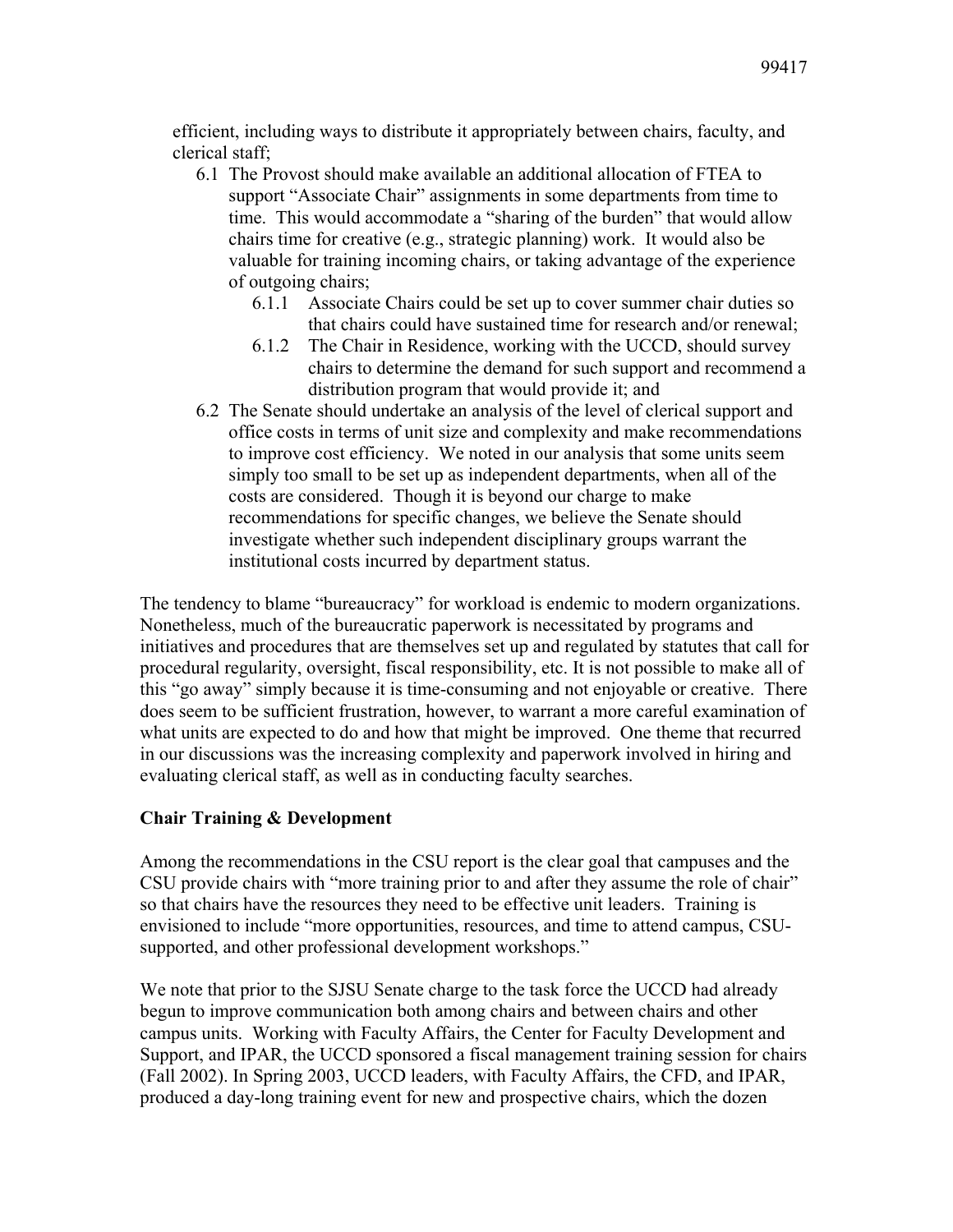attendees evaluated as successful. Growing out of that effort the Provost endorsed the Chair-in-Residence concept and funded it as a trial at .2 FTEA per semester for AY 2003- 04. The purpose of this experimental position is to coordinate and implement training, development, and information initiatives for SJSU Chairs and Directors and to serve as a chair resource on campus. The Task Force applauds those training and support efforts and recommends that:

- 7.0 such training efforts continue for as long as they prove to be both necessary and effective; and
	- 7.1 pending a successful evaluation of the Chair-in-Residence program, the University continue to support that position with appropriate FTEA time and formal status.

The training and development component of chair support is the least developed and has the greatest potential for improvement. We have many practical recommendations here. Morale problems and job dissatisfaction reported by chairs seem to result from under preparation for the job and under appreciation for their work as chairs by their faculty colleagues. We recommend that:

- 8.0 the University develop a formal chair training program that both identifies training appropriate to the chair's evolution in the position, and the training needs of new versus experienced chairs;
	- 8.1 the Chair in Residence, working with the UCCD, Faculty Affairs, IPAR and Human Resources, oversee the planning and implementation of this program;
	- 8.2 these various campus units make available appropriate resources to support this training effort (e.g., expertise, technology, planning and logistical support, and development and implementation of training modules); and
	- 8.3 training be modularized and tailored to immediate practical chair needs (e.g., how to fulfill the Chair's role in RTP; how to conduct a faculty search; how to evaluate staff, etc.)

The Task Force was concerned about the cultivation and selection of new chairs. On the one hand, it is not appropriate for units outside of the department and college to intervene in the selection of department chairs. Chair selection is, both traditionally and contractually, a prerogative of the unit faculty in collaboration with the Dean. On the other hand, early identification of faculty who might be interested in becoming chairs could lead to effective preparation for them decide to seek election. We recommend that:

- 8.4 part of the annual training be advertised broadly to faculty who might wish to become chair at some point and that the training specifically address topics and issues that will prepare them to seek the position with good knowledge of what is expected and of what chairs do;
- 8.5 the Chair in Residence, working with UCCD and others, develop a chair mentor program model; and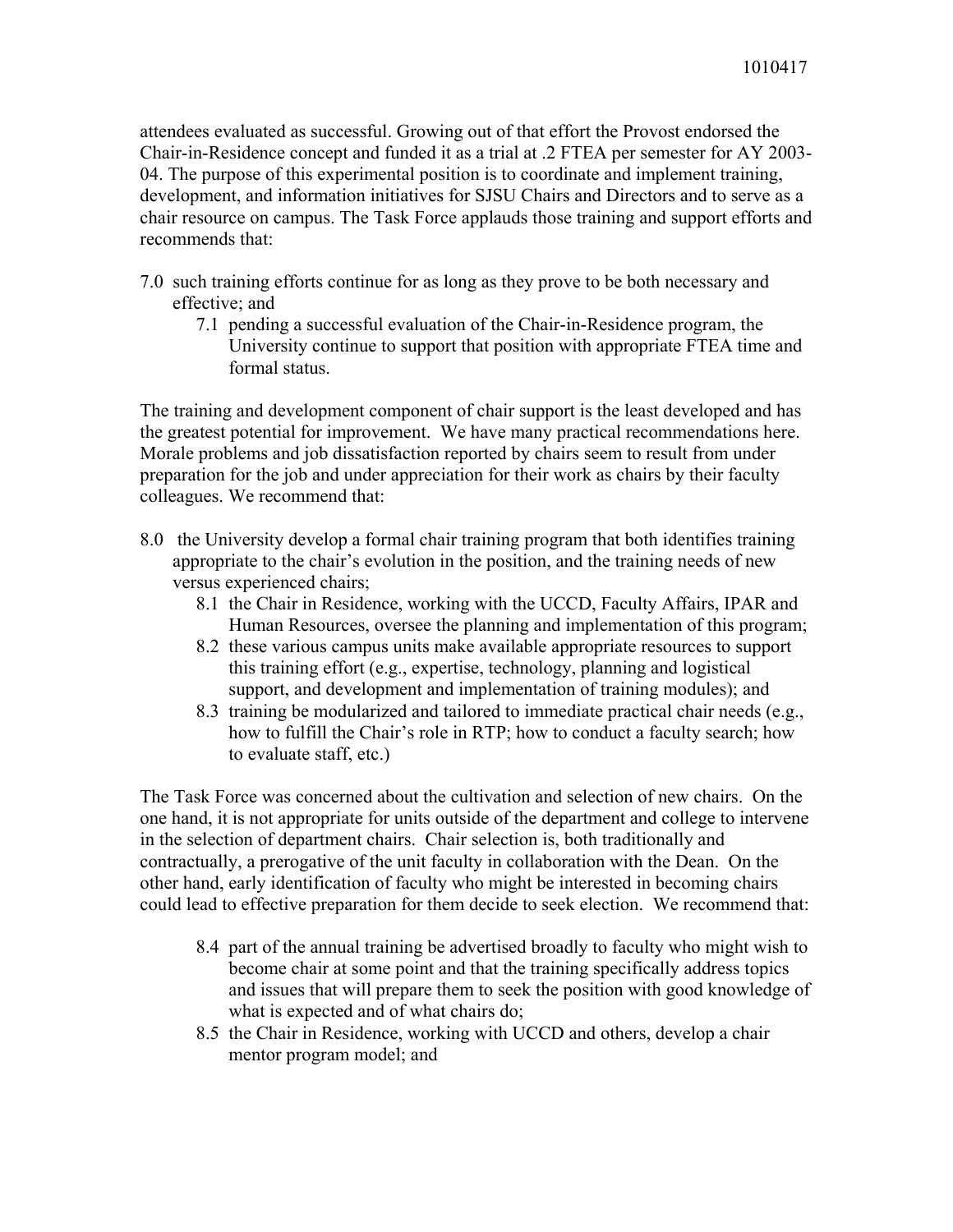8.6 the Provost continue to support the travel and registration costs for new chairs to attend the CSU Chair Training Workshops, typically held in Southern California.

For further professional development of the chairs we recommend that:

- 8.7 the campus provide two chair training days each year, one in Spring (to cultivate potential chairs and help new chairs prepare for their first year) and one in August, to bring chairs up to speed with institutional changes. These training days should be organized in modules and held on campus;
- 8.8 HR provide for chairs a suitably adapted version of its "time management and planning skills" workshop for managers;
- 8.9 HR continue to provide for chairs suitably adapted versions of its manager training series (e.g., "Tool Time"). HR could deliver these workshops at meetings of college chairs;
- 8.10 the Chair in Residence work with Faculty Affairs to survey the range of chair training and development activities on other CSU campuses;
- 8.11 the Chair in Residence, working with Faculty Affairs and HR, identify specific elements of chair responsibility where chairs work as "managers." HR should provide appropriate management training for those elements of the chair's responsibility (e.g., staff performance review; harassment and discrimination issues); and
- 8.12 the Chair-in- Residence work with other units to begin the process of creating a Bay Area Chairs network to build a constituency for regionallydelivered training from CSU, and to serve as a forum for other chair issues.

Based on the CSU Chair Survey data it is clear that chairs have the sense that they are under-resourced. We recommend that:

- 8.13 the Chair in Residence work with relevant units to compile a book of "best practices" for chairs;
- 8.14 the Chair in Residence work with appropriate campus units to develop and maintain a current UCCD Chair list serve and Website (along the lines of the model that UCCD Co-Chair Dr. Abdel El-Shaieb initiated in Spring 2004) as information resources for chairs. Appropriate support should be provided to design and maintain the website; and
- 8.15 the Chair in Residence work with relevant campus units to oversee the development of an annual Chair Calendar and Time Line (based on the models provided by H&A and Dr. Carol Ray) and a Chair Resource Guide and Operating Manual (based on the model provided by the College of Science). These resources will be made available on the UCCD website recommended above.

Another area of concern expressed by chairs is that of relationships with their faculty colleagues. We recommend that: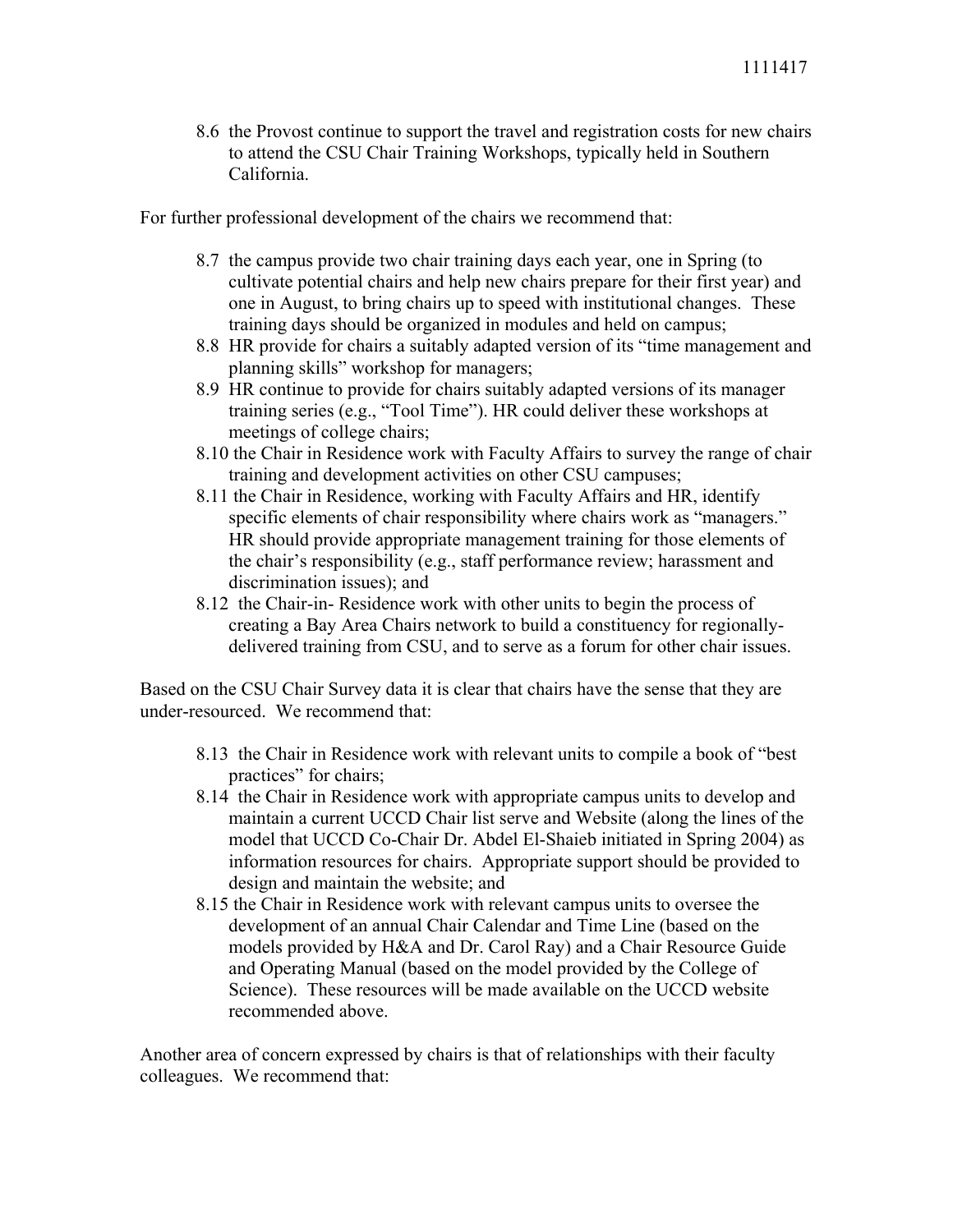- 8.16 to encourage faculty appreciation of chair work, all new faculty have a chair-related training session as part of new faculty orientation activities. (This was attempted for the first time with the orientation of new faculty in August, 2003.);
- 8.17 chairs be trained to initiate cooperative relationships with faculty such that chair communication and work style preferences are clearly communicated (e.g., "open door policy," "turnaround time," "setting boundaries");
	- 8.17.1 the Chair in Residence develop a "chair appreciation" module for chairs to use at fall faculty meeting;
	- 8.17.2 the Chair in Residence poll chairs on violations of respect and then develop training in response to this;
	- 8.17.3 chairs receive specific training in how to deal with challenging and difficult faculty. We believe that, overall, a small number of difficult faculty cause a disproportionate amount of the problems chairs face;
- 8.18 UCCD sponsor occasional chair/faculty conversations to increase appreciation for chair work and to identify mutual frustrations with faculty/chair relationships; and
	- 8.18.1 a statement of chair responsibilities should be distributed to all faculty in order to improve faculty understanding of what chairs do.

Finally, there are currently no institutionalized ways to reward chairs nor to enhance their professional development after they leave the chair position. We recommend that:

- 8.19 chairs be given clear institutional messages of what constitutes achievement for chairs. Such achievements should be linked to rewards;
- 8.20 chair appreciation be increased with the institution of a campus wide annual "Outstanding Chair" Award. The Chair in Residence, working with UCCD, would plan such an award with the support of the Senate, Provost and President;
- 8.21 the UCCD investigate the degree to which chairs are awarded sabbatical leaves upon completion of their term as chair in order to enable them to retool and become current in their disciplines as they return to full time faculty status. The Senate should investigate whether the sabbatical policy can be amended to ensure that outgoing chairs are included. Such a leave (or other form of assignment) would also create "free space" in the department for a new chair to establish her/himself; and
- 8.22 the Senate investigate the possibility of setting aside some portion of lottery funds each year to support the professional development of chairs and/or to help them to maintain contact with their disciplines during their years of chair service when they may not have time to create, present or publish new work.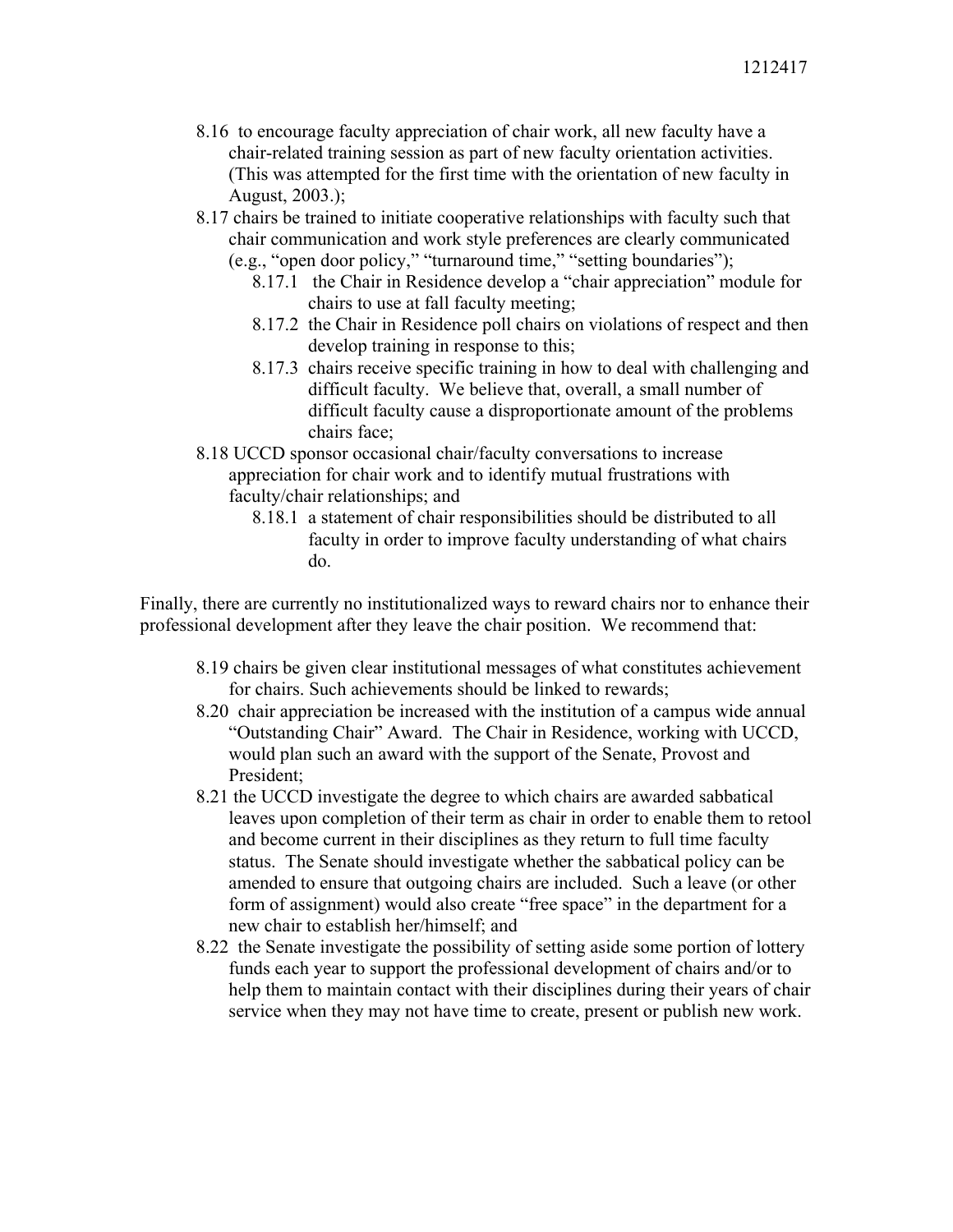## **Conclusion**

The Task Force responded to the report's general sense of frustration, low morale, job dissatisfaction, and high turnover among chairs with an overarching recommendation that the campus community should make the role and work of Chairs/Directors more transparent to the constituencies they serve. Much of what needs to be improved for Chairs/Directors starts with a generally inadequate understanding of what chairs actually do, what they have responsibility for, and the limited authority and resources they have to make changes. The tension between high responsibility and low authority is particularly acute.

Chairs and Directors have come to occupy a critical position in the administration and management of the modern university. The size, scale, and imperatives of the CSU system add even greater complexity to their work. While SJSU chairs normally serve slightly longer terms than the CSU norm, and while they generally report less dissatisfaction with the job, there is still a significant turnover, causing the added expenses of re-training and errors made while learning the job. At the same time, the legal, regulatory, fiscal and administrative contexts that shape us are changing quickly. Amidst this change is an increasing sense that the both the CSU system, and the campus, allocate insufficient resources to meet the demands of the job. Assuring the efficiency and success of our campus as we make the paradigm transition from a state-supported to a state-assisted institution will require vigilant attention to the way we implement our mandates and accomplish our mission at the operational level. In that arena, nothing could be more critical than ensuring that our corps of Chairs and Directors has both the resources and support they need to fulfill their responsibilities and the assurance that creative, committed, and talented colleagues will be prepared to step forward and replace them when the time comes.

The SJSU Academic Senate has taken a major step toward improving conditions by establishing this Task Force on Department Chairs. Now they must act quickly on the recommendations.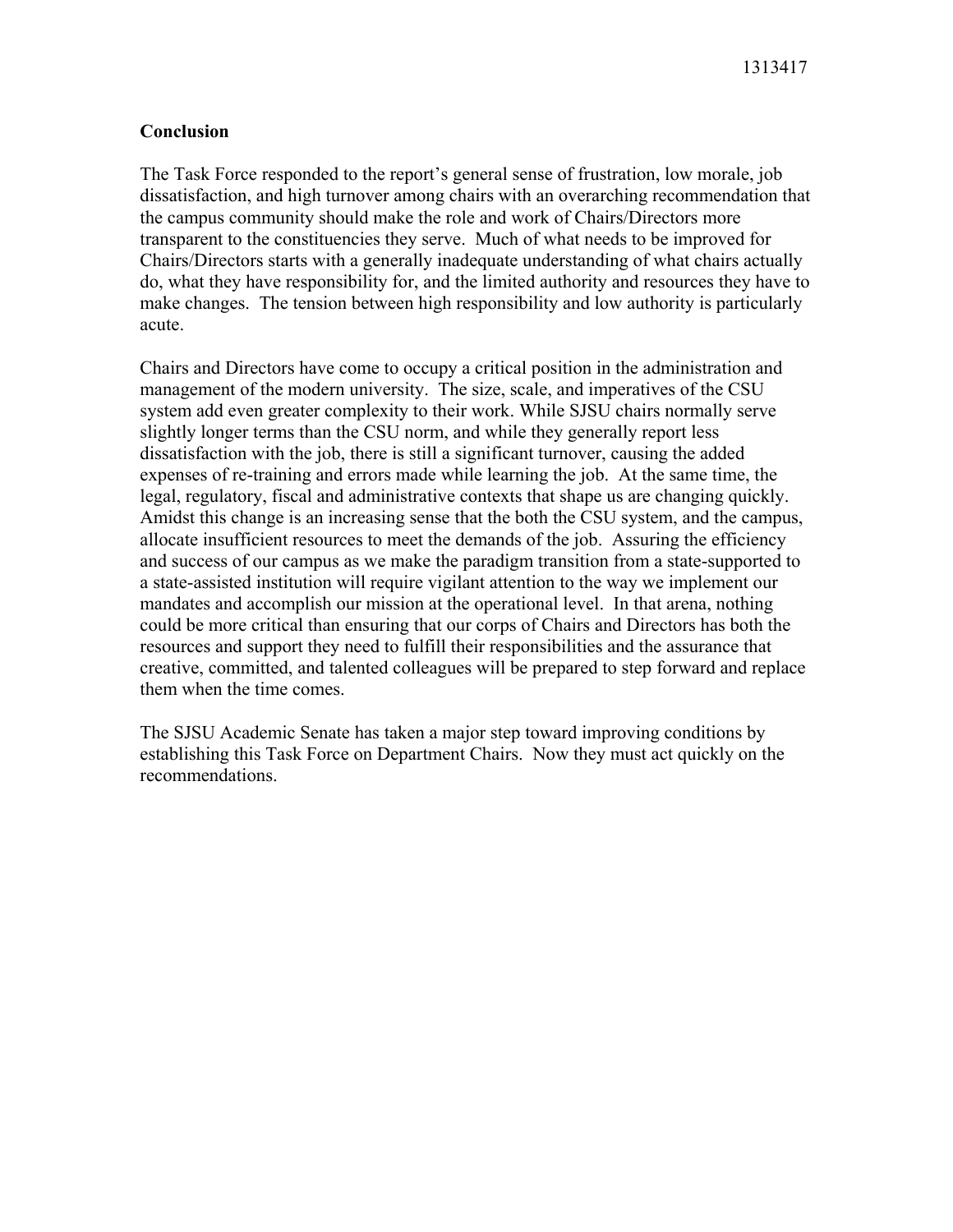## **Report of the Academic Senate Task Force on Department Chairs**

## **Appendices**

A. SJSU Academic Senate Management Recommendation (SM-S03-2)

B. Roster of Task Force Members

- C. Chair Roles and Responsibilities
- D. Chair Evaluation Forms Deans, Chairs, and Administrators Faculty Staff Students
- E. CSU Sacramento FTEA Allocation Formula

F. FTEA Allocation Spreadsheets

 60/40 Weighting Ratio of Majors to FTES (CSUS norm, Applied to SJSU Data) 70/30 Weighting Ratio of Majors to FTES (Applied to SJSU Data) 100/0 Weighting Ratio of Majors to FTES (Applied to SJSU Data)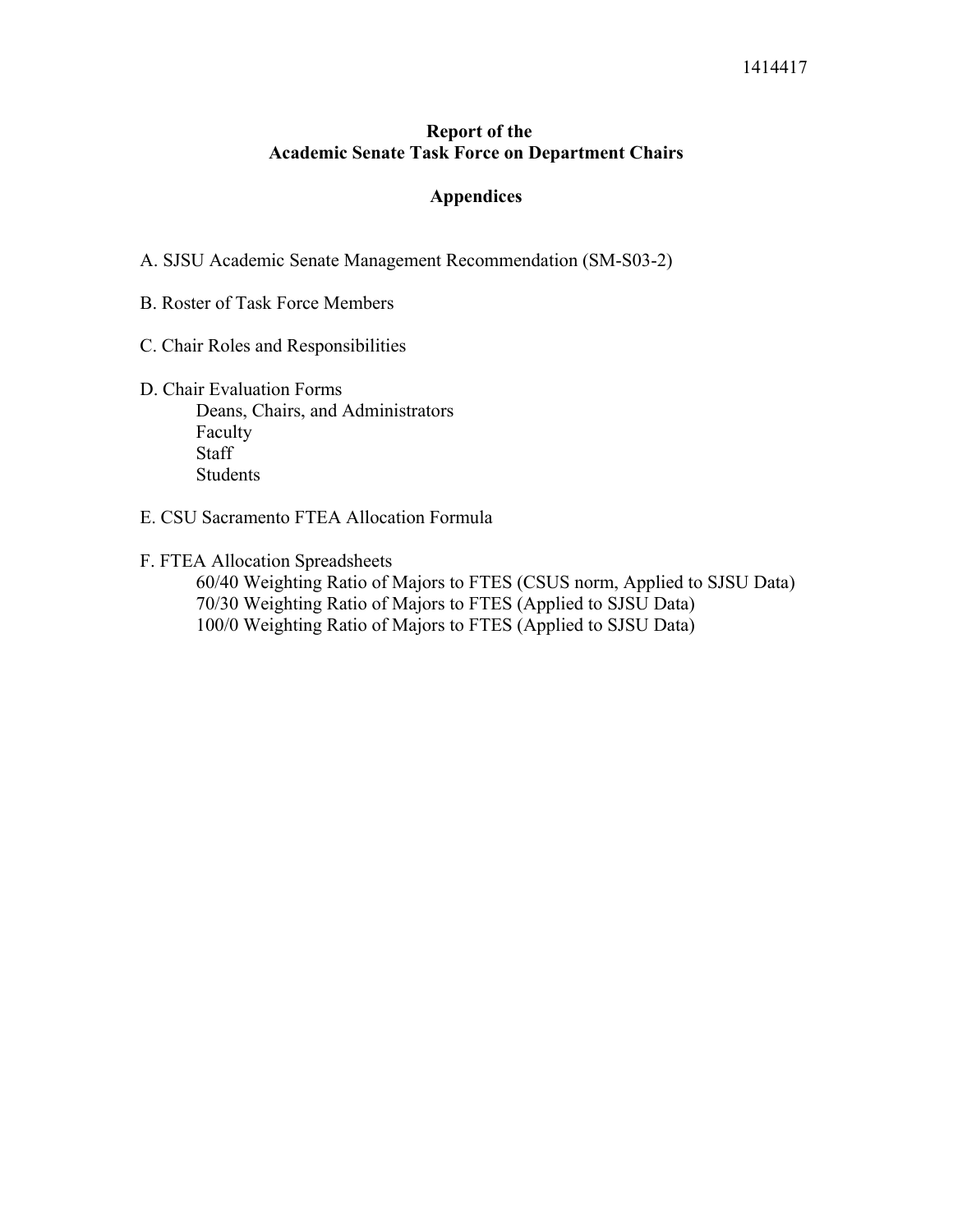## **Appendix A Senate Management Recommendation SM-S03-2 Creation of Task Force on Department Chairs**

This recommendation can be found at: http://www.sjsu.edu/senate/SM-S03-2.pdf

### **SM-S03-2**

At its meeting of March 17, 2003, the Academic Senate passed the following Senate Management Recommendation presented by Bethany Shifflett for the Executive Committee.

#### **SENATE MANAGEMENT RESOLUTION CREATION OF TASK FORCE ON DEPARTMENT CHAIRS**

Whereas: The report (http://www.geolog.com/FAC/ChairsTF.htm) from the CSU Task Force on the Roles and Responsibilities of Department Chairs highlights a number of issues that need review; and

Whereas: The CSU Academic Senate has called on campus senates to take the lead in facilitating discussions among chairs and administrators to tackle the issues raised; and

Whereas: The SJSU Academic Senate has heard a report that presented campus data in comparison to theCSU data and which suggests there is a need to examine closer the concerns raised by chairs; therefore be it

Resolved: That a chairs task force be constituted to review the campus data in consultation with the SJSU participants in the CSU study and an individual well versed in data analysis, solicit additional input from the Council of Chairs, discuss the issues raised in the CSU task force reports as well by campus chairs, and prepare a report with recommendations for the Senate to consider no later than the November 2003 senate meeting; and be it further

Resolved: That the task force be comprised of

- 5 department chairs selected by the Council of Chairs
- 2 college deans selected by the Council of Deans
- 2 faculty from the Academic Senate selected by the Executive Committee
- 1 representative from each: Faculty Affairs, Institutional Planning and Research, and Human Resources
- The lecturer affiliated with the office of Faculty Development
- Effort should be made to ensure that representation is as broad as possible; and be it further

Resolved: That the council of chairs identify an individual (from among their representatives to the task force) to chair the task force and that the SJSU Academic Senate Chair convene the first meeting and discuss the charge to the task force; and be it further

Resolved: That the task force will be dissolved following presentation of their report to the Academic Senate.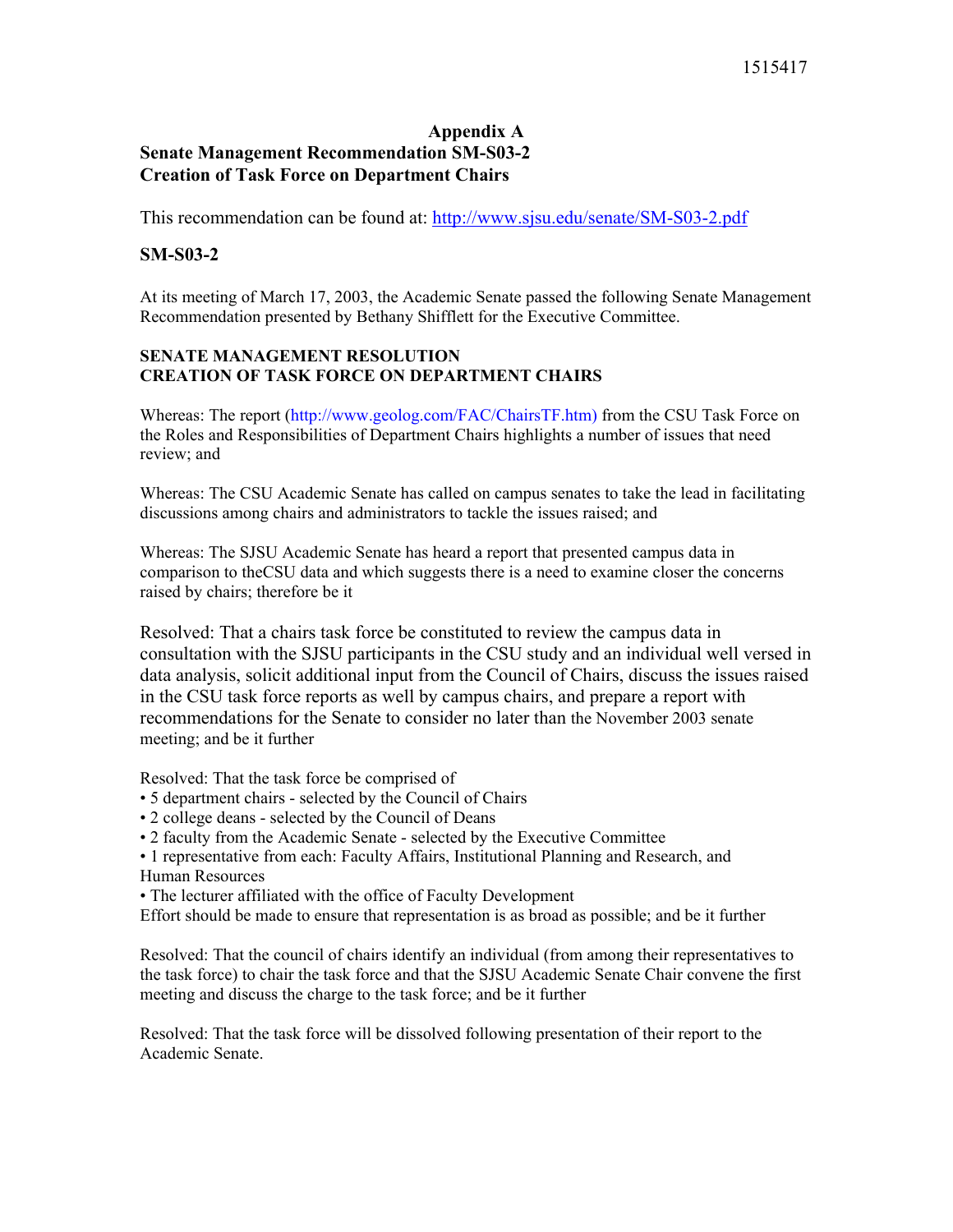#### **Appendix B**

## **Academic Senate Task Force on Department Chairs June 2003 through February 2004 Members**

## **Department Chairs**:

Howard Combs, *Marketing*

Dennis Jaehne, Task Force Chair, *Communication Studies* 

Sigurd Meldal, *Computer Engineering*

Robert Milnes, *Art & Design*

Carol Ray, *Sociology* 

**Deans**: Michael Ego, *Applied Sciences and Arts* 

Gerry Selter, *Science*

**Senators**: Gilda Pour, *Computer Engineering*

Dominique Van Hooff, *Foreign Languages*

# **Other Administrative Unit Representatives**:

Joan Merdinger, *Faculty Affairs*

Sandy Dewitz, *Institutional Planning and Academic Resources* 

Deborah Weakland, *Human Resources*

Beth Von Till, *Lecturers, Center for Faculty Development & Support*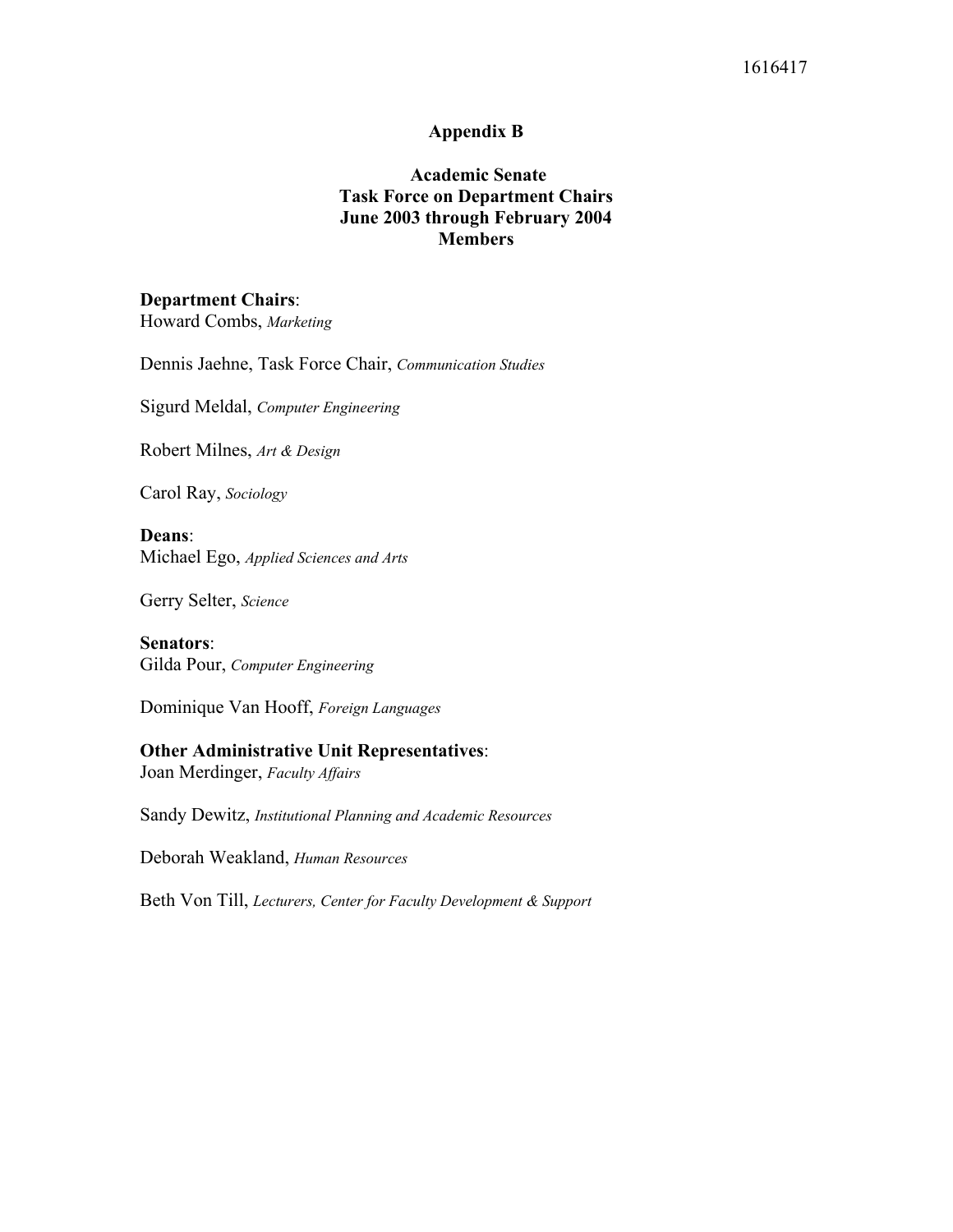## **Appendix C**

#### **Roles and Responsibilities of Department Chairs and Program and School Directors**

Chairs/Directors are contractually members of the Unit Three faculty who also have an administrative role at the school/department/program level. Because they are members of Unit Three, there are many areas of responsibility where the Dean is the contractual authority. In particular, the Dean is the authority of record for many faculty-related responsibilities*.*

The purpose of this description is twofold: (1) it informs incoming chairs and directors about what is expected of them, and (2) assists deans and unit committees in the evaluation of chairs. No individual can be expected to engage in all of the duties listed below. Rather, prior to each appointment term, each Dean, in consultation with the chair, will select from the following description those responsibilities that, from the point of view of each, are pertinent to the unit and are important for its welfare. There are no research/scholarship expectations associated with the chair/directors' appointment time fraction; however, incumbents normally need to meet such expectations in their role as members of the faculty. It is crucial to acknowledge that chairs are elected by their faculty colleagues and are primarily accountable to them. The University is obligated to work with chairs and directors to ensure that they are prepared for the position.

## **LEADERSHIP**

The chair/director leads the faculty in the direction that the faculty define as important. S/he provides the vision and strategies to achieve the unit's goals in alignment with college and University goals, communicating effectively in both receptive and expressive modes. S/he champions the unit's welfare, and promotes its faculty, students, and goals to those inside and outside of the University in order to build relationships that strengthen the unit. The chair/director is a liaison between the faculty and the administration—championing the unit's resource needs to administration, and informing the faculty of changing policies, procedures and initiatives from the college or University. As per university policy, the chair/director actively fosters diversity in the unit, promotes diversity in teaching and the curriculum when warranted, and encourages unit participants' respectful interaction with members of diverse groups.

## **FACULTY AFFAIRS**

The chair/director:

- 1. Leads in formulating long-term plans for recruiting a diverse and current faculty; coordinates recruitment activities according to University policy.
- 2. Ensures that probationary faculty receive appropriate guidance about the criteria for RTP and the preparation of dossiers, as per S98-8, S91-9, F02-2, S03-3 and other relevant policies.
- 3. Assigns faculty to teach classes, and to other duties, as appropriate:
- 4. Supervises the evaluation of permanent faculty; recommends the hiring and ensures the evaluation of lecturers and provides useful feedback to all faculty.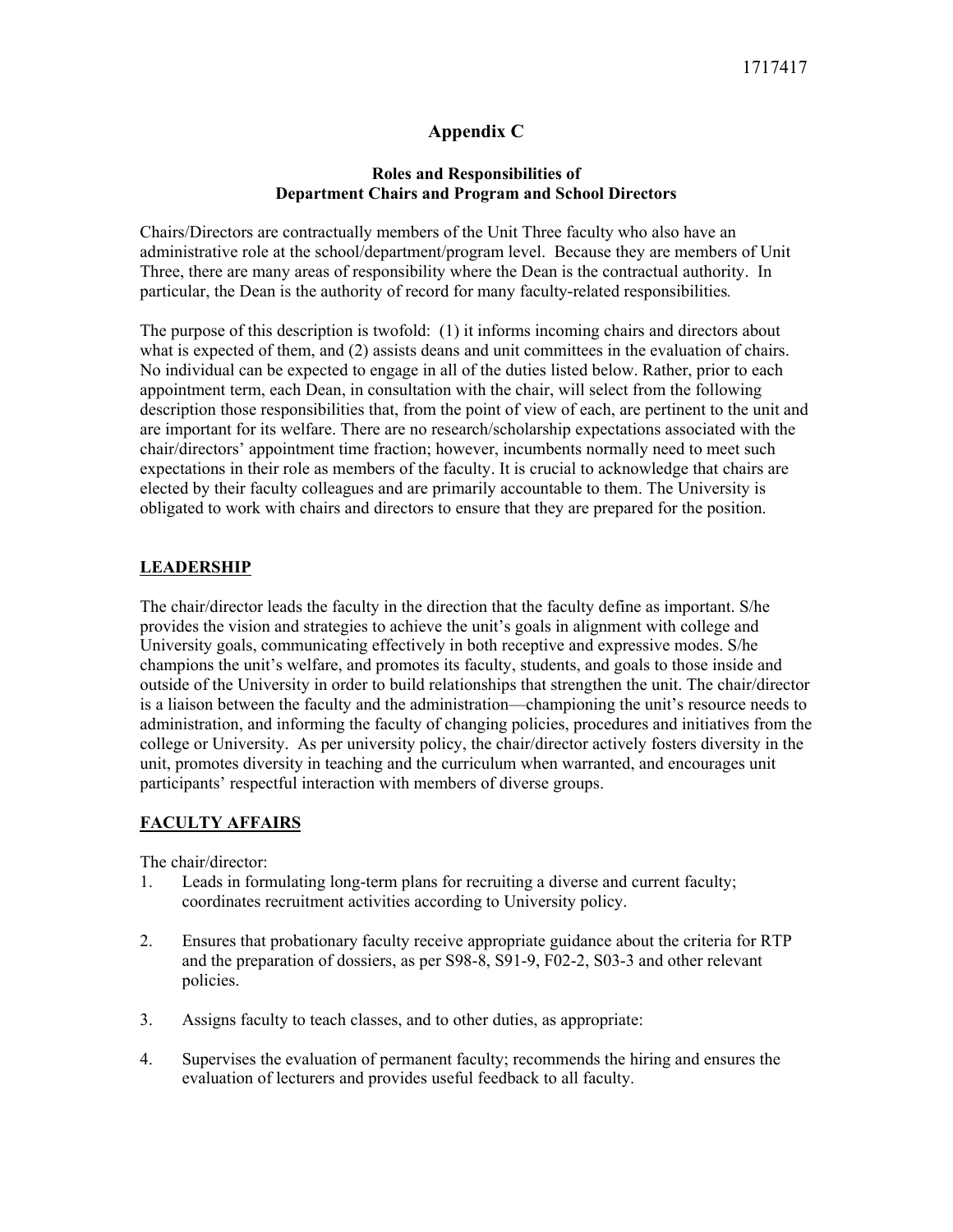- 5. Supports and fosters the professional development of faculty.
- 6. Practices consultative and collaborative decision-making.
- 7. Assists in maintaining morale and productive and civil relationships among faculty. Works as a mediator between/among faculty if needed.
- 7. Works with faculty to establish and coordinate appropriate unit committee and noncommittee activities.

## **CURRICULUM/PROGRAM**

- 1. Encourages currency and improvement in the quality of courses, curricula and programs in consultation with faculty.
- 2. Works with faculty and staff to formulate and execute program plan review processes and outcomes assessments.
- 3. Produces a schedule of classes that is balanced and responsive to students' needs in consultation with faculty.
- 4. Supervises the operation of curriculum-related activities as appropriate (e.g., labs, studios, clinics).
- *5.* Works with faculty and staff to ensure the currency and presentation quality of the catalogue.
- 6. Oversees and works with faculty to promote quality student advising.

#### **STUDENT AFFAIRS**

- 1. Works with faculty on student recruitment and retention initiatives, which may include outreach, department orientation, awards, competitions, social events, clubs.
- 2. Interacts effectively with students; objectively listens to students' concerns and suggestions for improvement and responds appropriately
- 3. Oversees student petitions and forms.

## **STAFF**

- 1. Oversees recruitment, recommends hiring, and oversees orientation/training of staff to support unit's goals.
- *2.* Evaluates staff and provides feedback on performance.
- 3. Supports and supervises staff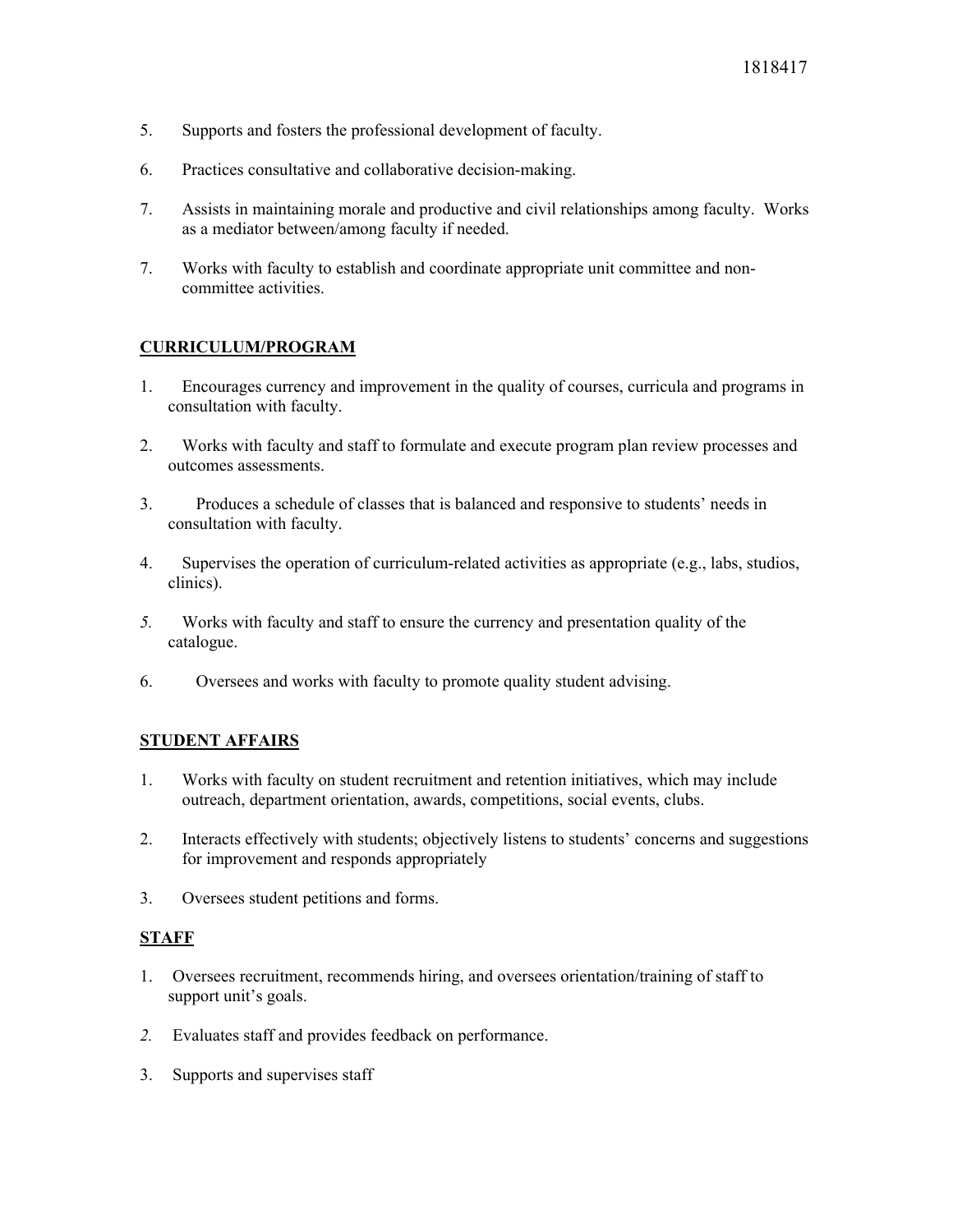4. Encourages staff's professional training and development.

#### **COMMUNITY RELATIONS**

- 1. Works with faculty and staff to improve and maintain the department's good image and reputation beyond campus.
- 2. Works with faculty and staff to develop resources for unit.
- 3. Works with faculty and staff to promote and develop discipline-based contacts with relevant off-campus groups.
- 4. Works with faculty and staff to develop and maintain relationships with alumni.

#### **BUDGET**

- 1. Administers the unit's budget and resources equitably, as assigned.
- 2. Administers the unit's budget and resources efficiently.
- *3.* Administers the unit's budget and resources transparently.
- 4. Informs faculty and staff of the unit's financial status.

#### **ADMINISTRATIVE**

- 1. Demonstrates knowledge of University policies and procedures, and represents the University in such matters as the CSU/CFA Agreement, new senate policies, and policies concerning disabled students, sexual harassment, student honesty, students' privacy rights, etc., and conveys these to faculty and/or staff - as appropriate.
- *2.* Works with faculty/staff and college administration to ensure the safe and efficient use of facilities and equipment assigned to the unit.
- 3. Works with faculty and staff to locate information and prepare reports and memos as requested by various offices on and off campus.
- 4. Works with faculty and staff to assure the orderly operation of the unit's administrative offices; refines or revises its organizational structure or procedures as appropriate.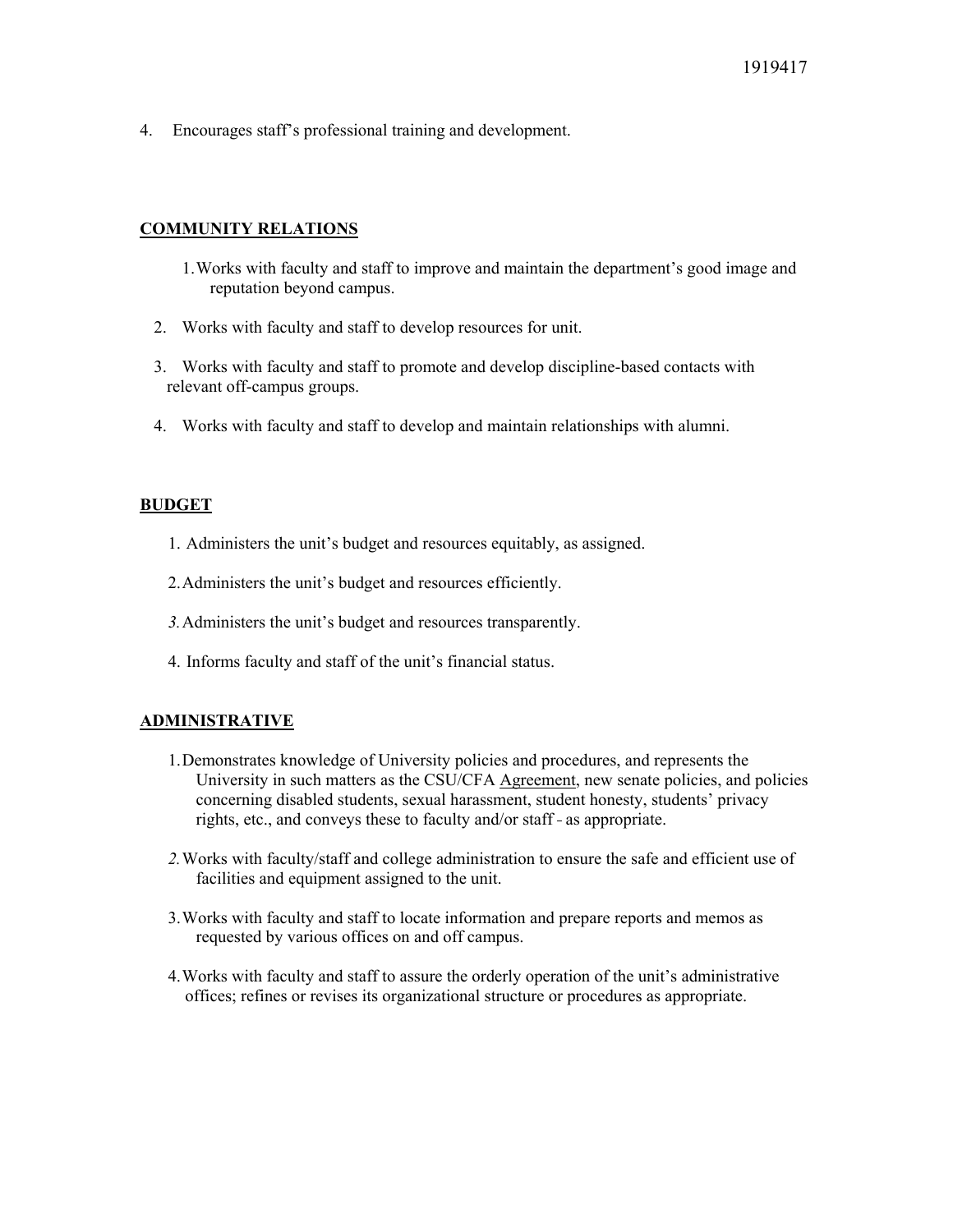## **Appendix D. 1**

## **CHAIR EVALUATION INSTRUMENT Chairs and Administrators**

- 1. Demonstrates knowledge of university policies and procedures
- 2. Formulates effective strategic plans to achieve her/his unit's goals
- 3. Displays logical decision-making skills
- 4. Shows initiative and takes independent action when needed.
- 5. Champions her/his unit's welfare and goals
- 6. Listens well
- 7. Communicates concisely and clearly
- 8. Acts as an effective liaison between the unit and college/University
- 9. Comprehends and takes into account the larger structures in which her/his unit is embedded.
- 10. Cooperates productively with college or University colleagues
- 11. Demonstrates sensitivity to and awareness of diversity issues.
- 12. Follows through and completes projects in a timely manner
- 13. Prepares for and contributes effectively to meetings
- 14. Shows knowledge about and concern for students' educational needs.
- 15. Responds to requests for information in a timely manner
- 16. Treats others with civility and respect.
- 17. Assures safe and efficient use of facilities and equipment
- 18. Administers the unit's budget and resources equitably.
- 19. Administers the unit's budget and resources efficiently.
- 20. Administers the unit's budget and resources transparently
- 21. Works with faculty and staff to assure the orderly operation of the unit's administrative offices; refines or revises its organizational structure or procedures as appropriate
- 22. Participates in fundraising activities as appropriate
- 23. Is accessible

(Note: If you scored any item below 3, please explain below.)

COMMENTS: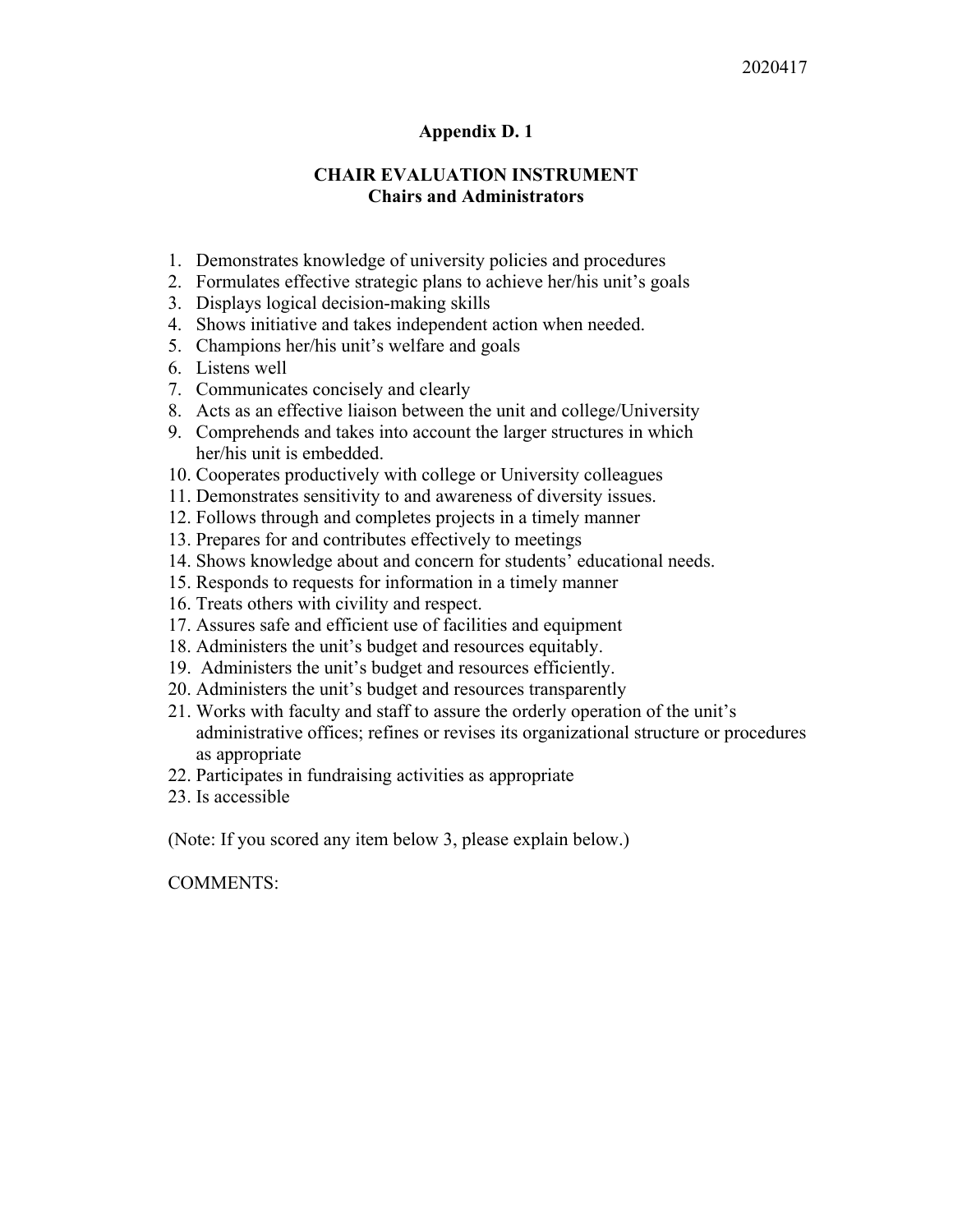## 2121417

## **Appendix D2**

## **CHAIR EVALUATION INSTRUMENT Faculty**

#### **Program Direction/Leadership**

- 1. Communicates a vision of long-term program development
- 2. Collaborates with faculty to formulate effective strategic plans to achieve goals
- 3. Displays logical decision-making skills
- 4. Shows initiative and takes independent action when needed; a self-starter
- 5. Exercises sound judgment
- 6. Promotes unit's resource needs to higher levels of administration
- 7. Champions the unit's welfare and goals

## **Faculty Affairs**

- 8. Fosters a positive unit atmosphere
- 9. Supports academic freedom
- 10. Encourages and respects all points of view
- 11. Is accessible to the faculty
- 12. Works well with a diverse faculty
- 13. Seeks consultation with faculty when appropriate
- 14. Listens well
- 15. Communicates concisely and clearly
- 16. Responds effectively to individual or collective faculty concerns
- 17. Prepares and conducts effective faculty meetings; keeps meetings focused on important issues
- 18. Works with faculty to establish and coordinate appropriate unit committees and non-committee activities
- 19. Works with faculty to provide needed resources
- 20. Supports faculty service to the campus community
- 21. Evaluates all faculty fairly and equitably
- 22. Publicly recognizes faculty accomplishments
- 23. Encourages faculty research and scholarship
- 24. Supports faculty participation in professional organizations
- 25. Plans tenure-track faculty recruitment activities collegially and effectively
- 26. Actively seeks and recruits for a diverse faculty
- 27. Supplies orientation and guidance to new faculty
- 28. Supports and mentors (or assigns mentors) to RTP candidates
- 29. Strives to recruit effective lecturers
- 30. Shows respect and consideration for lecturers
- 31. Oversees lecturers' evaluations in a timely fashion; provides feedback

## **Student Affairs**

- 31. Attends to educational needs and goals of diverse students
- 32. Engages actively in student recruitment and retention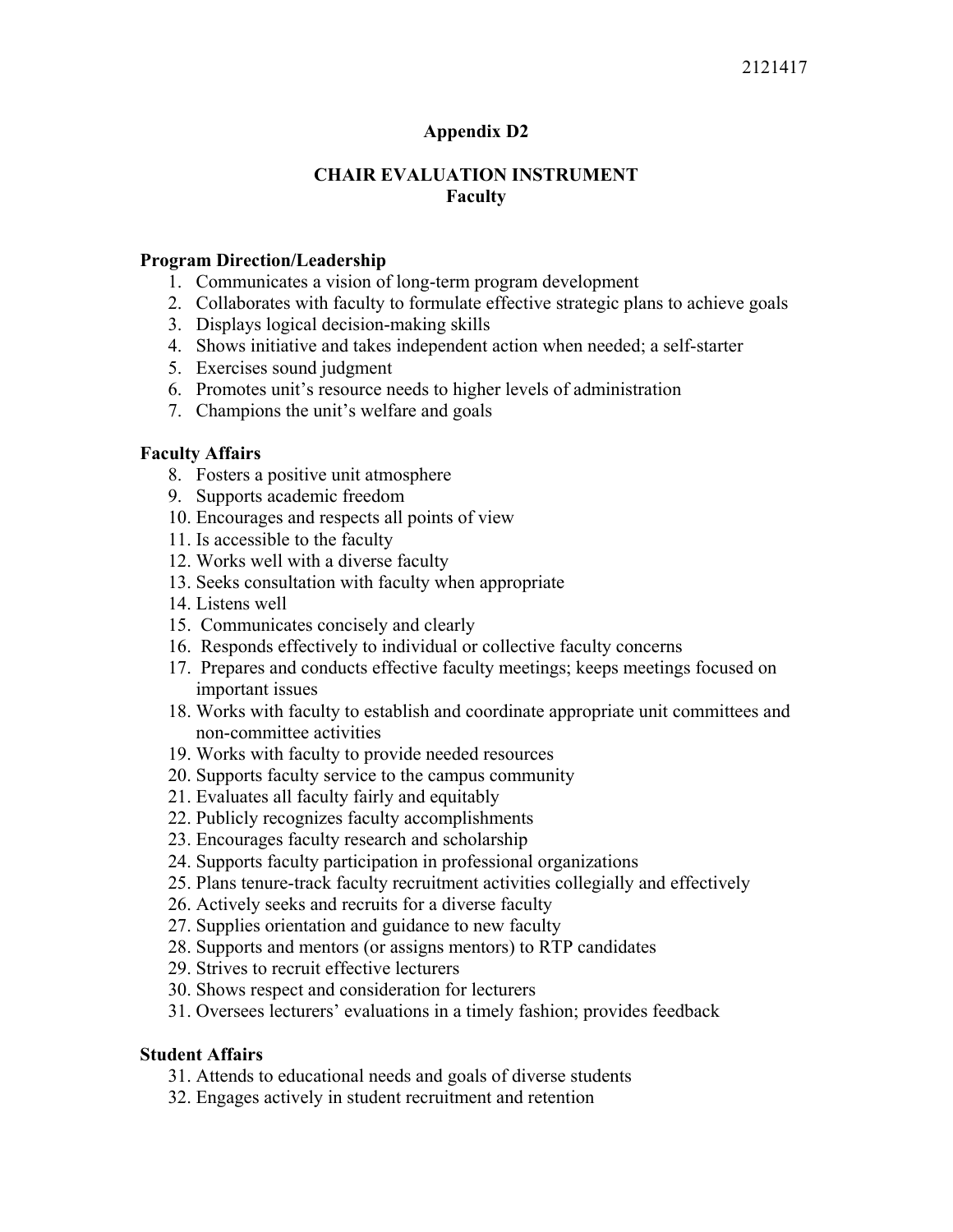- 33. Supports student organization(s)
- 34. Recognizes student achievement through newsletters or other vehicles
- 35. Supports or provides opportunities for student and faculty interaction
- 36. Trains or orients permanent faculty to provide accurate student advising.
- 37. Mediates objectively in conflicts between faculty and students
- 38. Is accessible and helpful to students
- 39. Assures equitable course assignments that are responsive to students' needs

## **Curriculum**

- 40. Promotes excellent teaching
- 41. Encourages curriculum improvements and currency
- 42. Promotes curriculum that reflects student diversity
- 43. Works with faculty to plan and manage an effective program plan review or credentialing process
- 44. Works with faculty to plan and oversee labs, clinics, studios, special sessions, or off-campus programs effectively and efficiently
- 45. Works with faculty to produce effective GE course certification and assessment
- 46. Updates and re-formulates print and online catalog copy

## **Administrative**

- 47. Demonstrates knowledge of university policies and procedures
- 48. Manages support staff with respect and consideration
- 49. Motivates support staff to show respect for students and student diversity
- 50. Encourages staff to meet reasonable faculty requests in a timely and efficient fashion
- 51. Manages faculty and support staff office space efficiently
- 52. Manages the unit's budget and resources equitably
- 53. Manages the unit's budget and resources efficiently
- 54. Manages the unit's budget and resources transparently
- 55. Keeps faculty and staff informed of the unit's financial status.
- 56. Mediates objectively in staff/faculty conflicts
- 57. Works with faculty and staff to assure the orderly operation of the unit's administrative offices; refines or revises its organizational structure or procedures as appropriate

## **External Relationships**

- 58. Develops or enhances relationships with alumni
- 59. Promotes unit to relevant local and regional entities
- 60. Fosters congenial relationships with community organizations
- 61. Participates in fundraising activities as appropriate

NOTE: If you scored any item below 3, please explain below.

COMMENTS: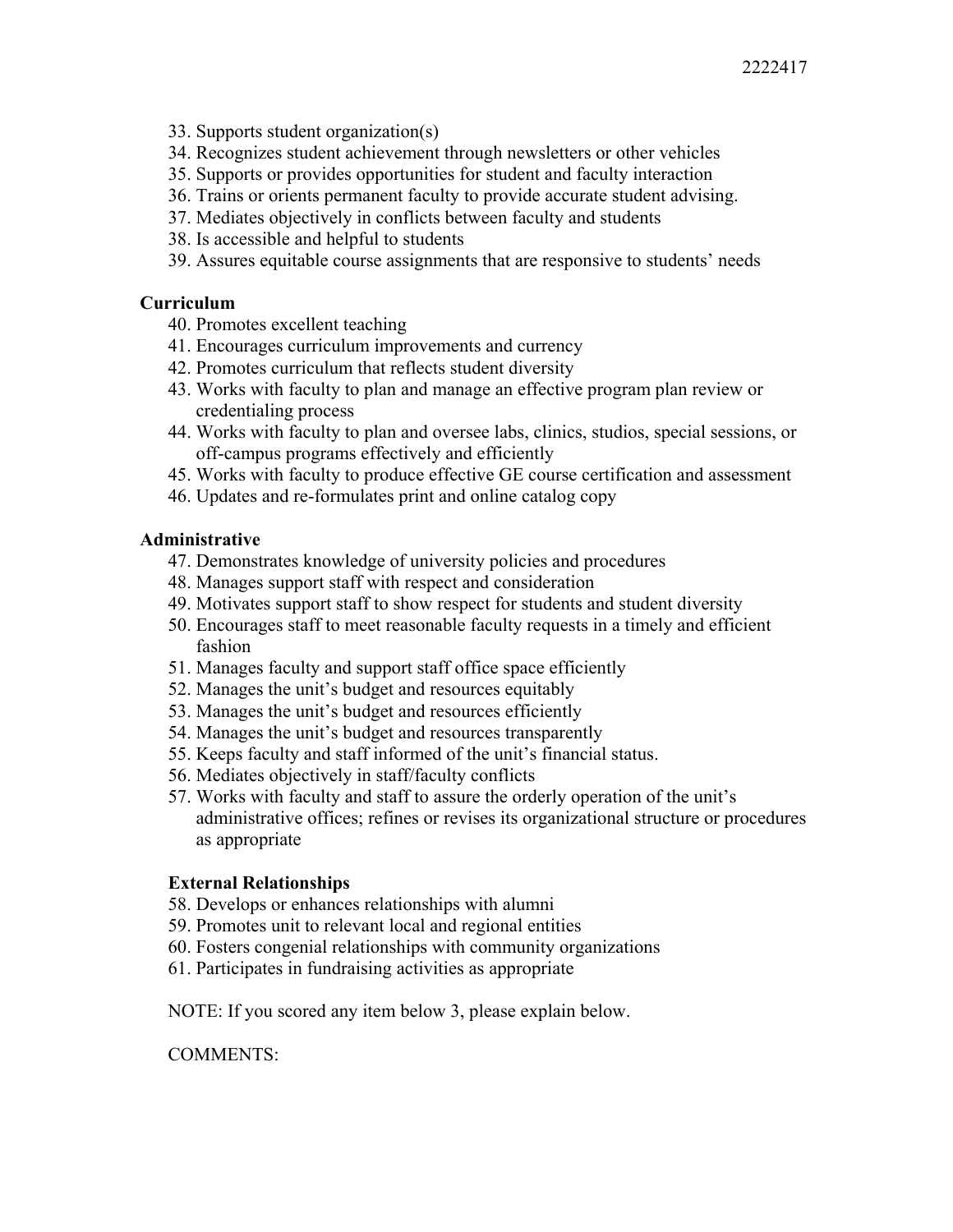## **Appendix D3**

## **CHAIR EVALUATION INSTRUMENT Support Staff**

#### **Unit Direction/Leadership**

- 1. Communicates a vision of long-term unit development
- 2. Works with staff to formulate effective strategic plans to achieve goals
- 3. Displays logical decision-making skills
- 4. Practices participative decision-making.
- 5. Shows initiative and takes independent action when needed; a self-starter
- 6. Exercises sound judgment
- 7. Promotes unit's resource needs to higher levels of administration
- 8. Champions the unit's welfare and goals
- 9. Fosters a positive unit atmosphere
- 10. Encourages and respects all points of view
- 11. Is accessible to the staff
- 12. Works well with a diverse staff
- 13. Seeks consultation with staff when appropriate
- 14. Listens well
- 15. Communicates concisely and clearly
- 16. Responds objectively and promptly to individual or collective staff concerns
- **17.** Effectively manages tensions between staff and faculty

#### **Staff Support**

- 18. Manages support staff with civility and consideration
- 19. Encourages and responds to support staff's suggestions for improvement
- 20. Evaluates staff in a fair and timely manner; provides helpful feedback
- 21. Supports staff professional development

#### **Administrative**

- 22. Demonstrates knowledge of university policies and procedures
- 23. Updates and reformulates print and online catalog copy
- 24. Supports technology/equipment improvement and acquisition
- 25. Works with staff to plan and oversee effective program plan review or credentialing process
- 26. Works with staff to plan and manage labs, clinics, studios, special sessions, off-campus programs, etc., effectively and efficiently
- 27. Works with staff to plan efficient tenure-track faculty recruitment activities
- 28. Manages support staff office space effectively
- 29. Manages the unit's budget and resources equitably
- 30. Manages the unit's budget and resources efficiently
- 31. Manages the unit's budget and resources transparently
- 32. Keeps faculty and staff informed of unit's financial status
- 33. Develops or enhances relationships with alumni
- 34. Participates in fundraising activities as appropriate
- 35. Works with faculty and staff to assure the orderly operation of the unit's administrative offices; refines or revises its organizational structure or procedures as appropriate

#### **Student Affairs**

36. Coordinates a schedule of classes with students' needs in mind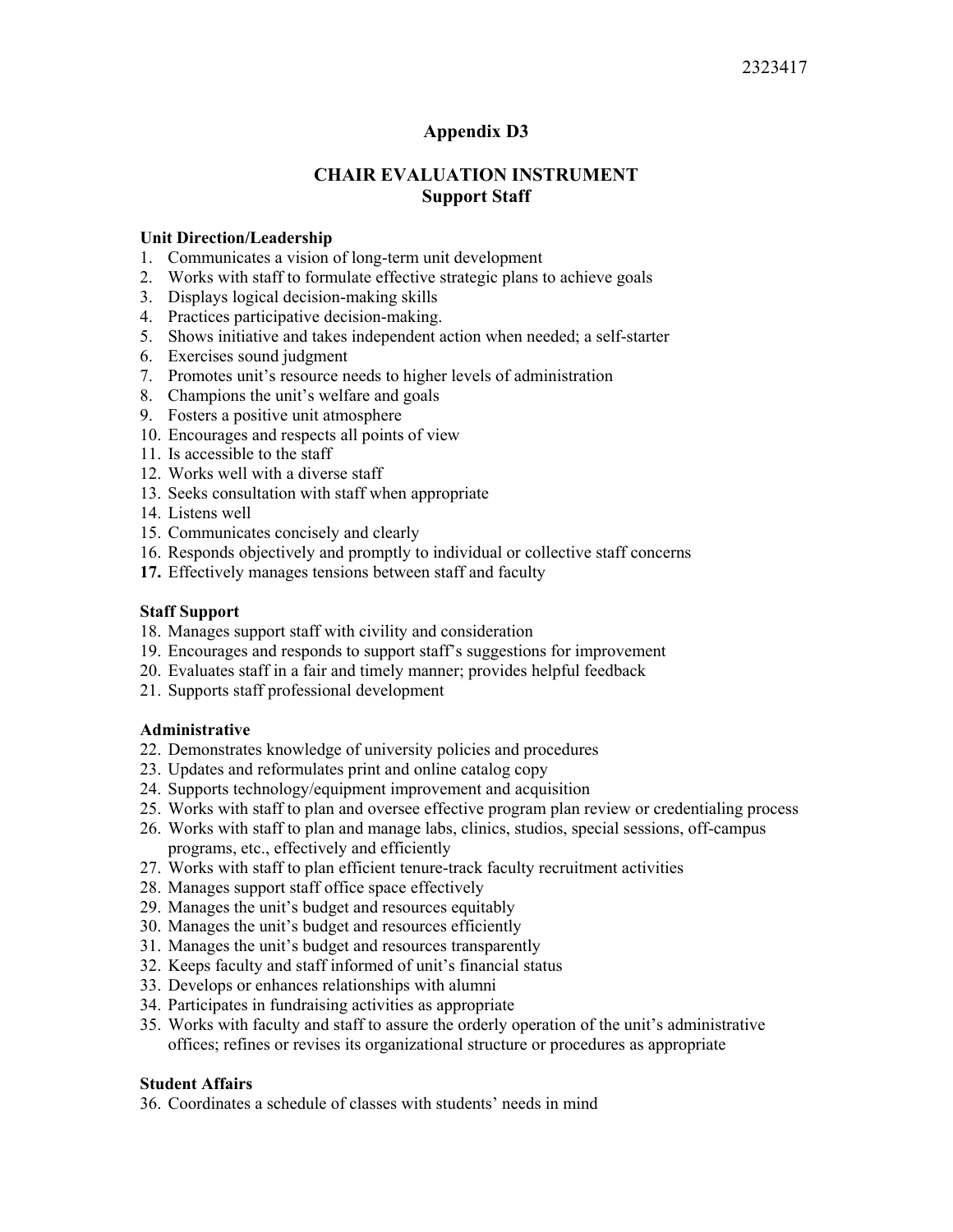- 37. Attends to educational needs and goals of diverse students
- 38. Is accessible and helpful to students
- 39. Responds to student complaints promptly and appropriately

#### **Faculty Affairs**

- 40. Works with staff to seek and recruit a diverse faculty
- 41. Is accessible to faculty
- 42. Manages faculty office space efficiently and fairly
- 43. Balances faculty requests for teaching schedules with students' curricular needs
- 44. Shows respect for all

NOTE: If you scored any item below 3, please explain below.

COMMENTS: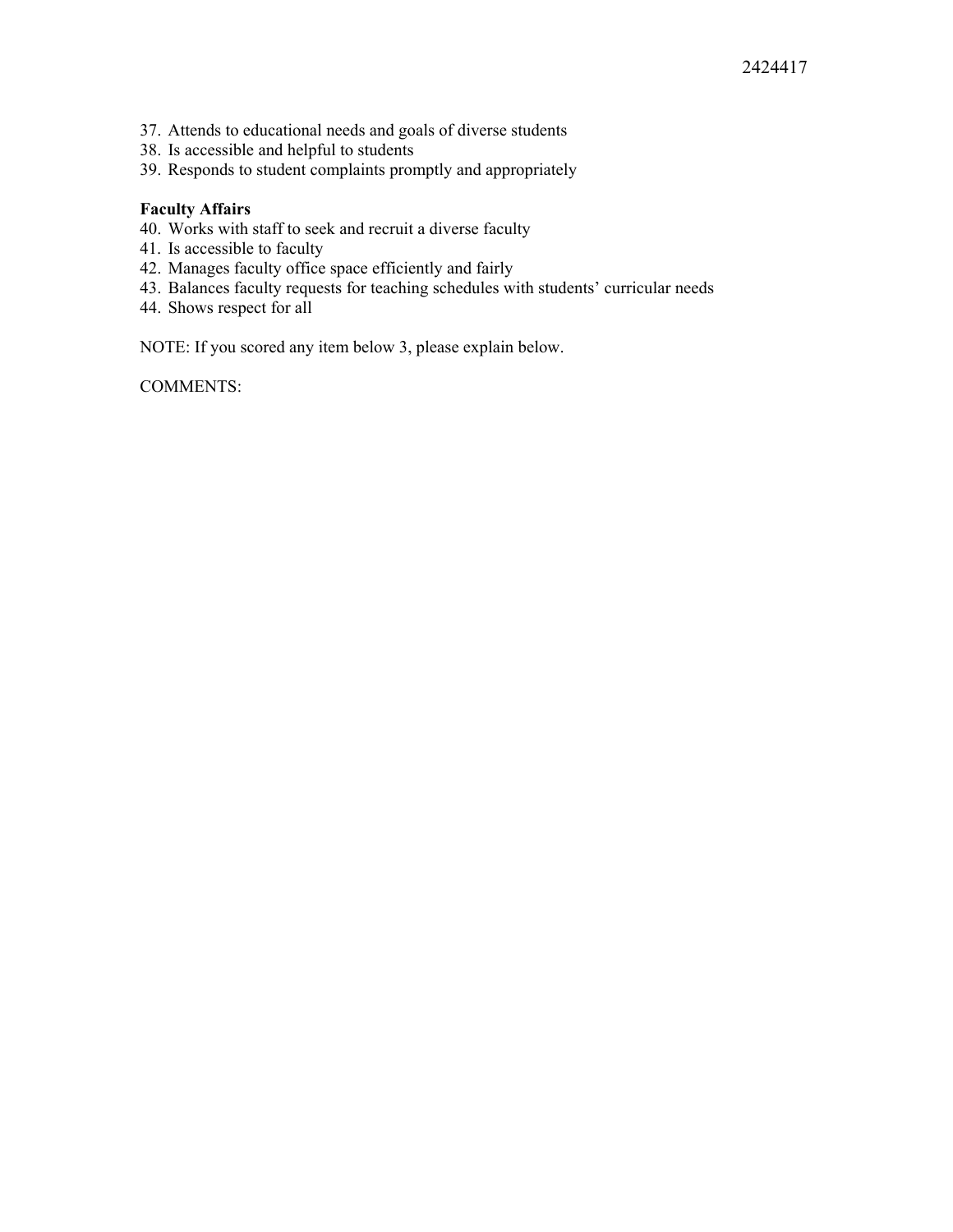## 2525417

## **Appendix D4**

## **Chair/Director Evaluation Instrument Students**

Academic Unit: \_\_\_\_\_\_\_\_\_\_\_\_\_\_\_\_\_\_\_\_\_\_\_\_\_\_\_\_\_\_\_\_\_\_\_\_\_\_\_\_\_\_\_\_\_

During the past \_\_\_\_\_\_\_ semesters, have you communicated directly with the chair/director of this department or school in his or her capacity as chair/director (i.e., not as an instructor for one of your classes?) Yes No

(If you have not communicated with the chair or director, please do not respond further.)

If yes, did s/he

- 1. Make himself/herself reasonably accessible to you?
- 2. Respond in a timely manner to your questions, problems, and complaints?
- 3. Provide useful academic and/or career advising?
- 4. Support student activities or organizations?
- 5. Mediate objectively in student faculty disagreements?
- 6. Foster a student-oriented environment in the program?

NOTE: If you scored any item below three, please explain below.

Comments: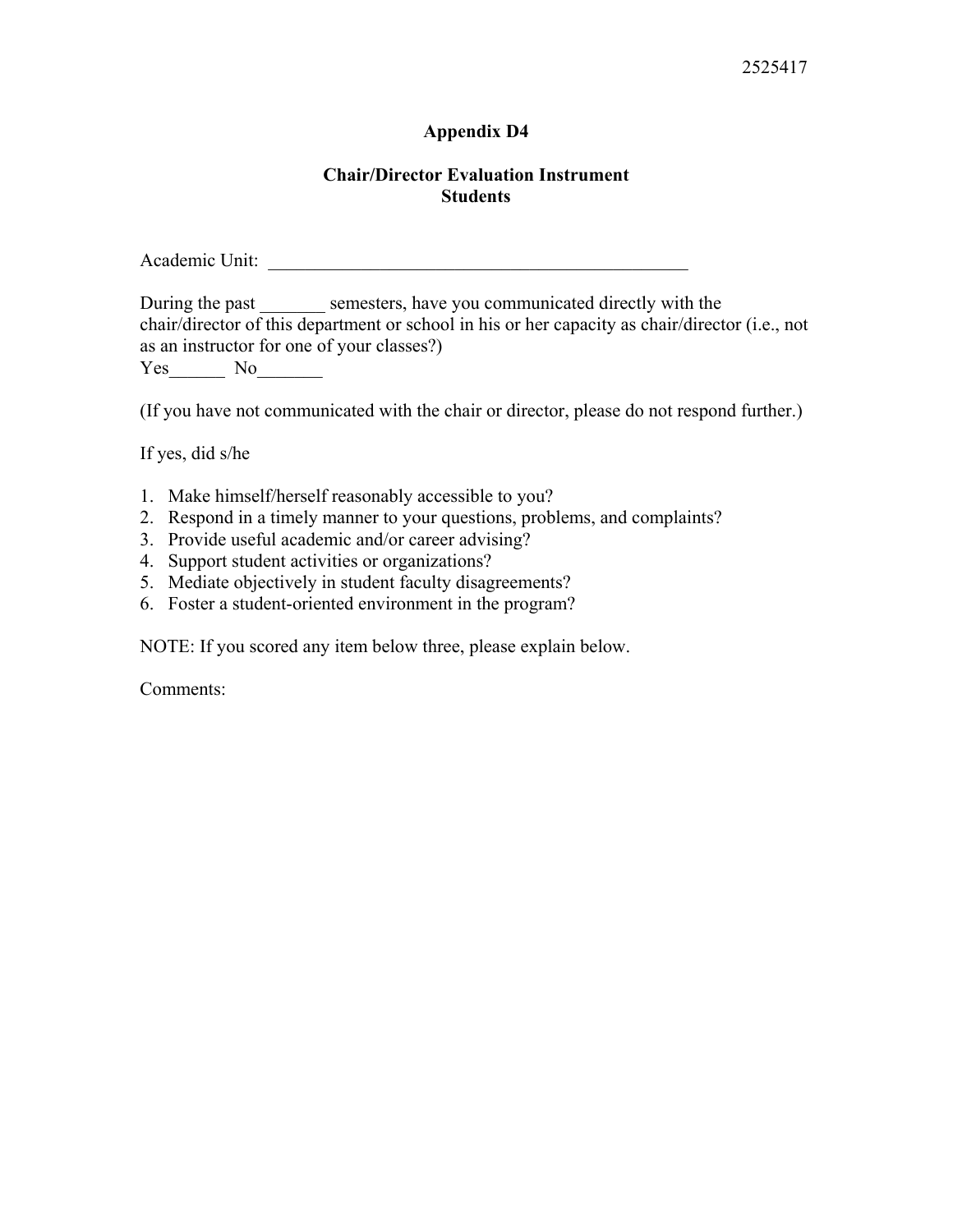## **Appendix E CSU Sacramento FTEA Allocation Formula**

CSUS Department Chair Support Model Prepared by Paul N. Noble Associate VP for Academic Affairs CSU, Sacramento October 31, 2003

In fall, 2002 an ad hoc group consisting of Richard Guarino (Associate Dean, College of Business Administration), Paul Noble, Joseph Sheley (Dean, College of Social Sciences and Interdisciplinary Studies), William Sullivan (Dean, College of Arts and Letters) and David Wagner (Dean, Faculty and Staff Affairs) examined the department chair fractions assigned to the 48 department chairs at CSUS to determine whether there was consistency between departmental size (faculty, staff and students) and level of support. To minimize perceived bias, the departments were identified only by a randomly assigned sequence number. In general, there was a reasonable correlation between department size and level of support, but some inconsistencies were observed. Accordingly, the group developed a numerical model to generate a standardized composite measure of size.

Seven measures of size were considered: permanent faculty (FTEF), temporary faculty (FTEF and headcount), students (FTES and number of majors) and support staff (FTE and headcount). After considerable discussion, the group agreed to assign 50% weight to faculty, with 70% of this weight for permanent and 30% for temporary faculty; the 30% was split 50-50 between FTEF and headcount. The group assigned 35% weight to students, with 60% of this assigned to number of majors and 40% to FTES. The final 15% weight was then assigned to support staff, split 50-50 between FTE and headcount. Based on data from fall, 2001, departments were ranked for each of the seven measures. Each department was then assigned seven size factors defined as follows:

Size factor = measure for department/measure for largest department

For example, if the largest department had 34.5 FTEF of permanent faculty and the department in question had 21, then its size factor for this measure was  $21/34.5 = 0.609$ . Once all size factors had been computed, they were entered into the following formula to obtain an overall score as a composite measure of departmental size:

Score =  $50[0.7 \text{ x } \text{perm} \text{ FTEF} + 0.3(0.5 \text{ x } \# \text{ temp} + 0.5 \text{ x } \text{ FTEF} \text{ temp})] + 0.6 \text{ x}$ majors + 0.4 x FTES) + 15(0.5 x # staff + 0.5 x FTE staff)

(The underlined terms represent the seven size factors for the department.)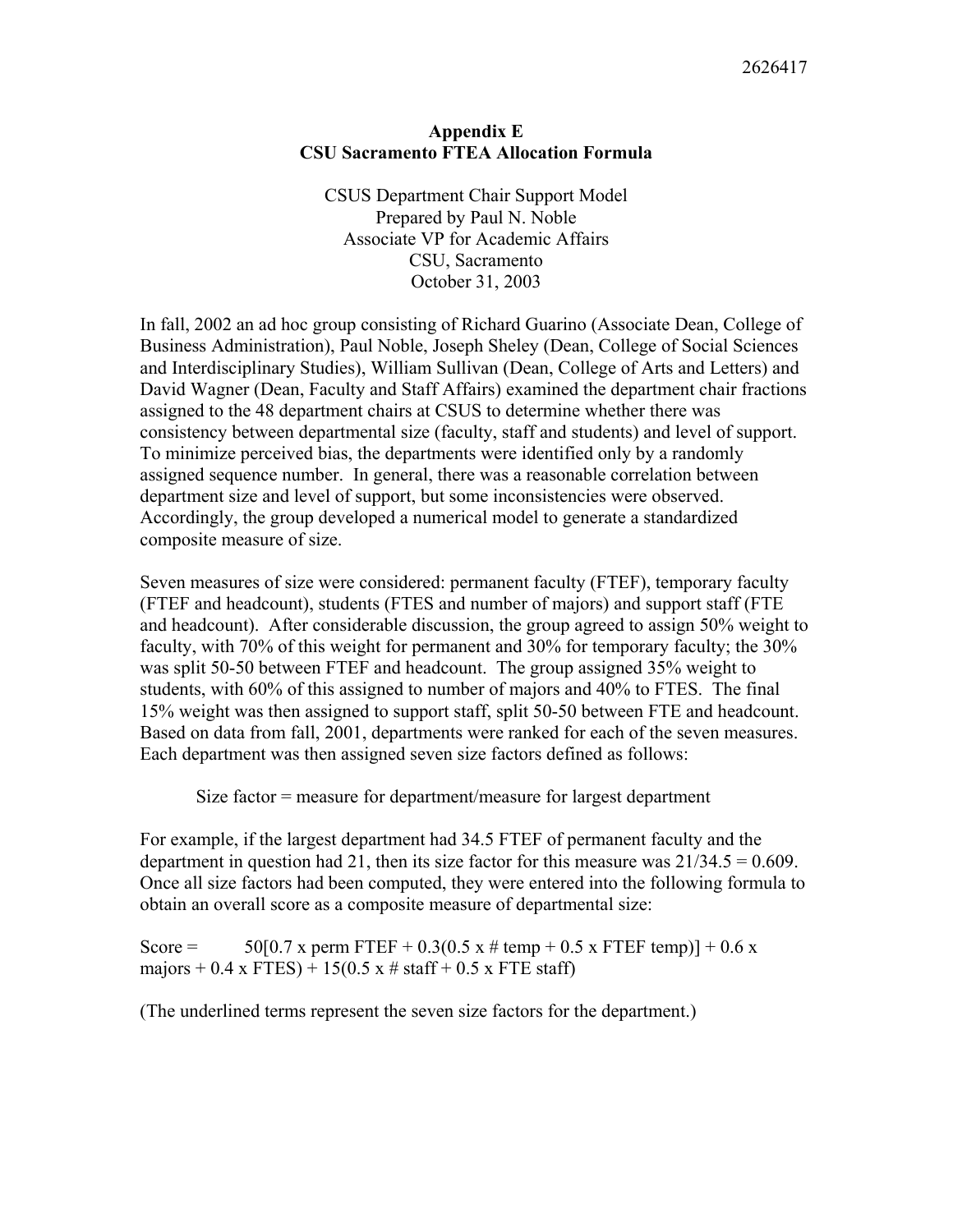The scores computed from this formula ranged from 3.6 for the smallest department to 85.6 for the largest. When all 48 departments were entered into a spreadsheet and sorted by score, the following observations were made:

Thirteen of the departments had a score that was significantly larger than the rest. There was a gap of almost 10 points between the smallest of these (score of 48.7) and the largest of the rest (score of 39.5). The chairs of all but one of these 13 departments had a time base of 1.0 for 12 months.

The scores of the next 21 departments ranged from 25 to 40, and the majority of their chairs had a time base of 0.6 for 12 months. However, the support for the remaining chairs ranged from a low of 0.4 time base for the academic year to a high of 1.0 time base for 12 months.

Scores for the next 11 departments ranged from 10 to 24, and most had a time base of 0.4 (either 12-month or academic year). However, the support for the group as a whole ranged from 0.4, academic year to 1.0, 12 months.

Scores for the smallest three departments ranged from 4 to 8, and all had a time base of 0.4 for the academic year.

Size data were also run through the model for the preceding two years (fall, 1999 and fall, 2000), and a remarkable consistency in departmental size rankings was observed. Based on these observations, it was agreed to standardize department chair support as follows:

Score range Less than 10 10 to 24 25 to 40 More than 48 Support level 0.4, AY 0.4, 12-month 0.6, 12-month 1.0, 12-month

Academic year assignments were eliminated for all but the very smallest departments, on the basis of increased activity for the past several years in year-round operation. It was agreed that department chairs whose level of support would be lowered by the new model could retain their current level of support until the next chair election was held. Chairs whose level of support would be increased would have the choice of accepting the higher level of support, effective with the following academic year, or remaining at the lower level until the next election was held. In exceptional cases, college deans would be able to ask the Vice President for Academic Affairs to increase the support for a chair by one level, on the basis of unusual circumstances not recognized in the formula. These recommendations were submitted to President Gerth and received his approval in October, 2002.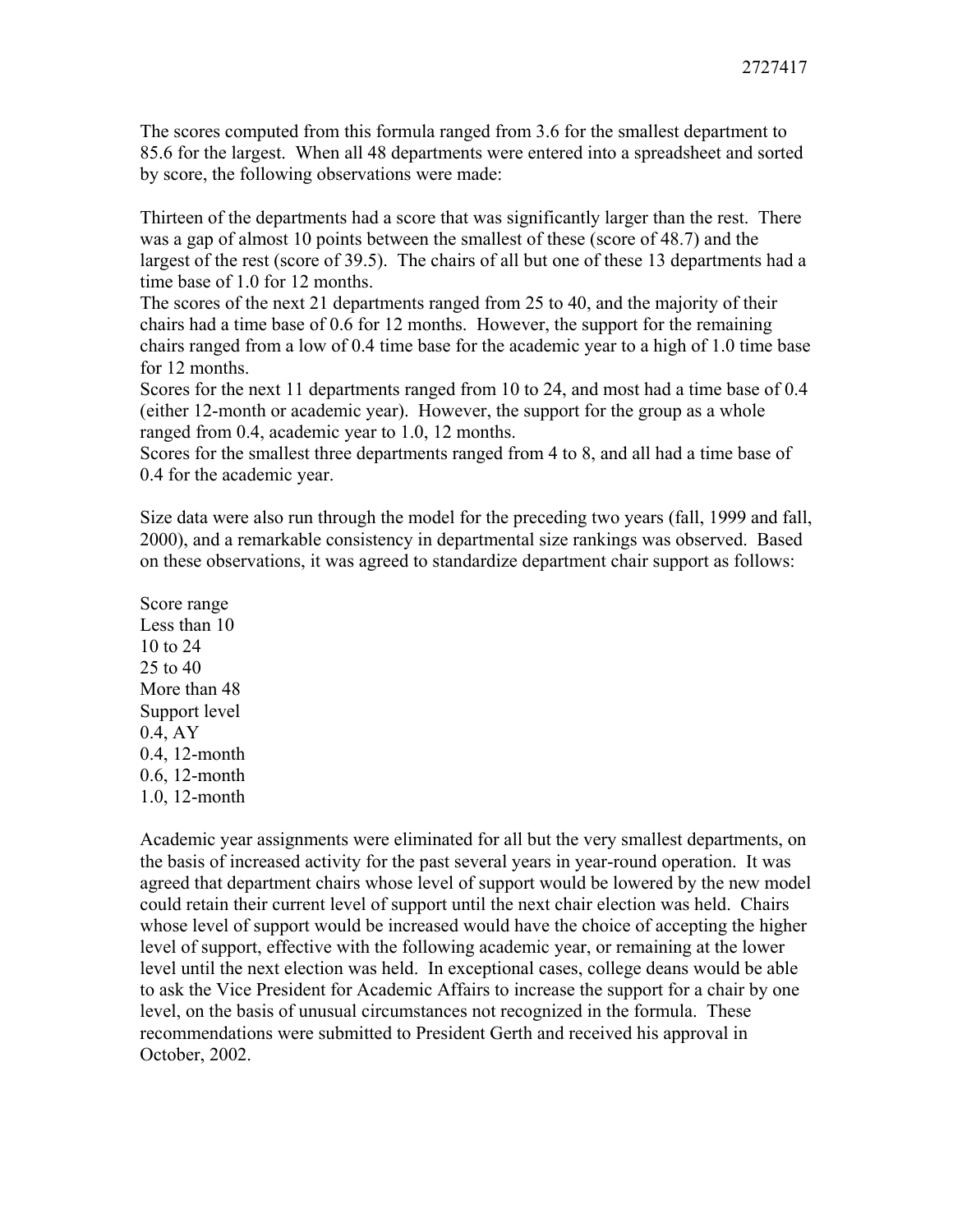Also among the recommendations approved by the President was a review of the size data each fall. Attached to this document is a spreadsheet based on size data from fall, 2002 (the most recent fall for which we have complete data). The size rankings are consistent with those based on data from fall, 2001, and no departments have moved from one level of support to another. The spreadsheet also indicates those departments for which support level has been changed to match the model, those that still have changes pending the next chair election, and those that were granted exceptions by the VPAA. By fall, 2004, support for all but a very small number of chairs will follow the model.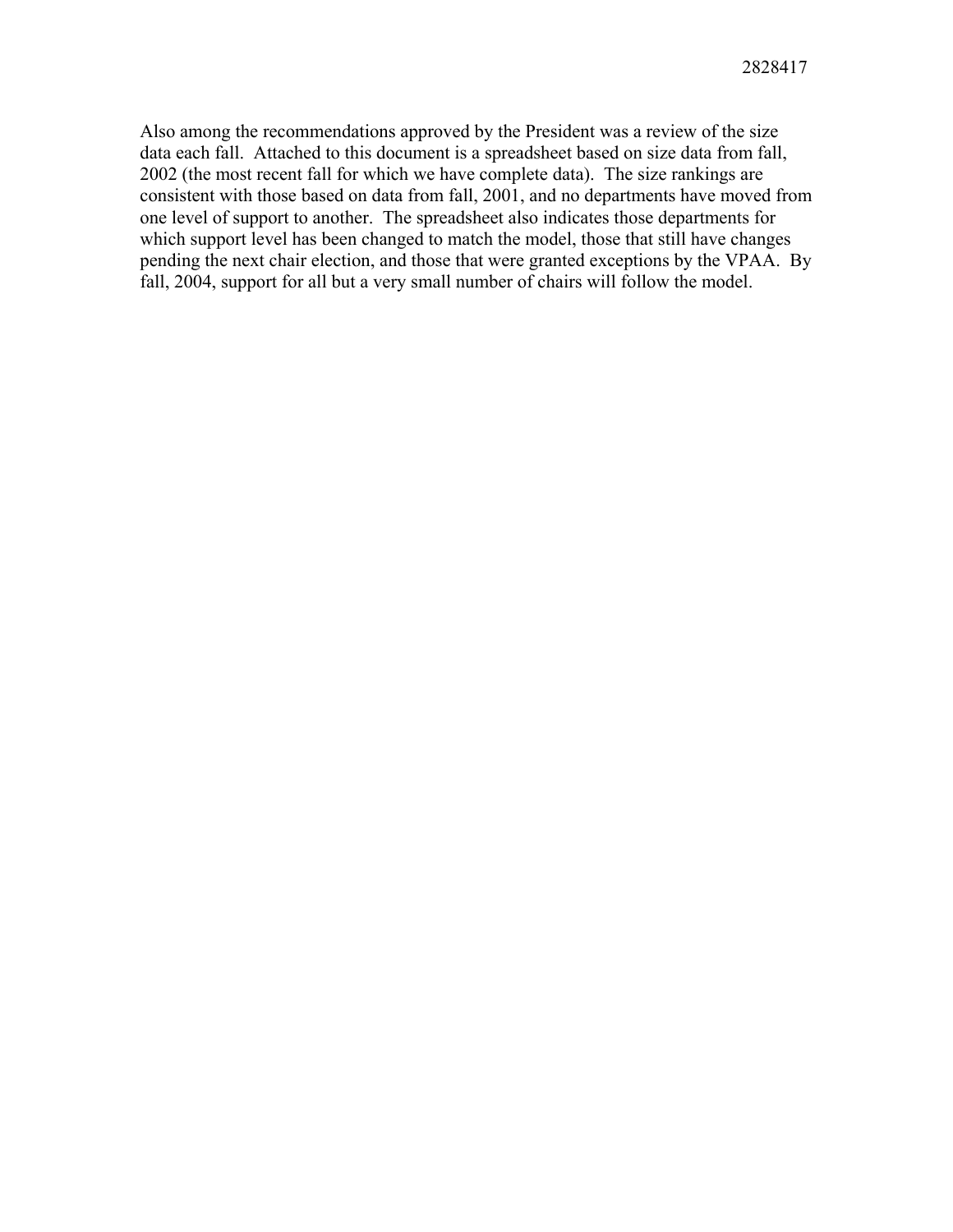### **Appendix F SJSU FTEA Allocation Spreadsheets**  (With selective weighted ratios of Majors to FTES)

These three spreadsheets apply the CSUS formula for allocating FTEA (described in Appendix E) to SJSU's unit data from IPAR's 2002 numbers. The three spreadsheets employ different weightings in the ratio of number of majors to FTES. The Task Force believes that workload is more sensitive to the number of majors than the CSUS formula allows, especially in units with high majors. However, this factor affects only a small number of units, as the spreadsheet indicates.

In each spreadsheet, the CSUS FTEA column indicates how much FTEA CSUS would allocate a department with the given profile. That column ranks the departments by the formula's assessment of size and complexity. That column remains unchanged across the spreadsheets. In the first spreadsheet (60/40 ratio) a line is drawn where the allocations change (that is, the 1.0 FTEA units are clustered, then the .8 FTEA units, and so on). In the subsequent spreadsheets, we assume that the number of units in each category should remain the same (to hold the model "cost neutral" with CSUS). Here, however, the inversions are marked in bold face type; this indicates the places where a unit gains or loses FTEA under the CSUS formula (moves up or down a size from its current SJSU ranking). Also marked in bold are those departments that should have a different allocation under the CSUS formula than they are currently receiving at SJSU. This secondary adjustment follows the CSUS size thresholds of

 $>50$  = 1.0 FTEA  $35-50 = 0.8$  FTEA  $25-35 = 0.6$  FTEA  $10-25 = 0.4$  12-month FTEA  $<$  10 = 0.4 AY (10 Month Academic Year) FTEA

# **COLLEGE AND DEPARTMENT PRO**

**Fall Semester 2002** 

| Weights: |                 | Reg 70% |     |
|----------|-----------------|---------|-----|
|          | TMP 30%         |         | 50% |
|          | FTE staff       |         | 15% |
|          | #Majors 60%     |         |     |
|          | <b>FTES 40%</b> |         | 35% |